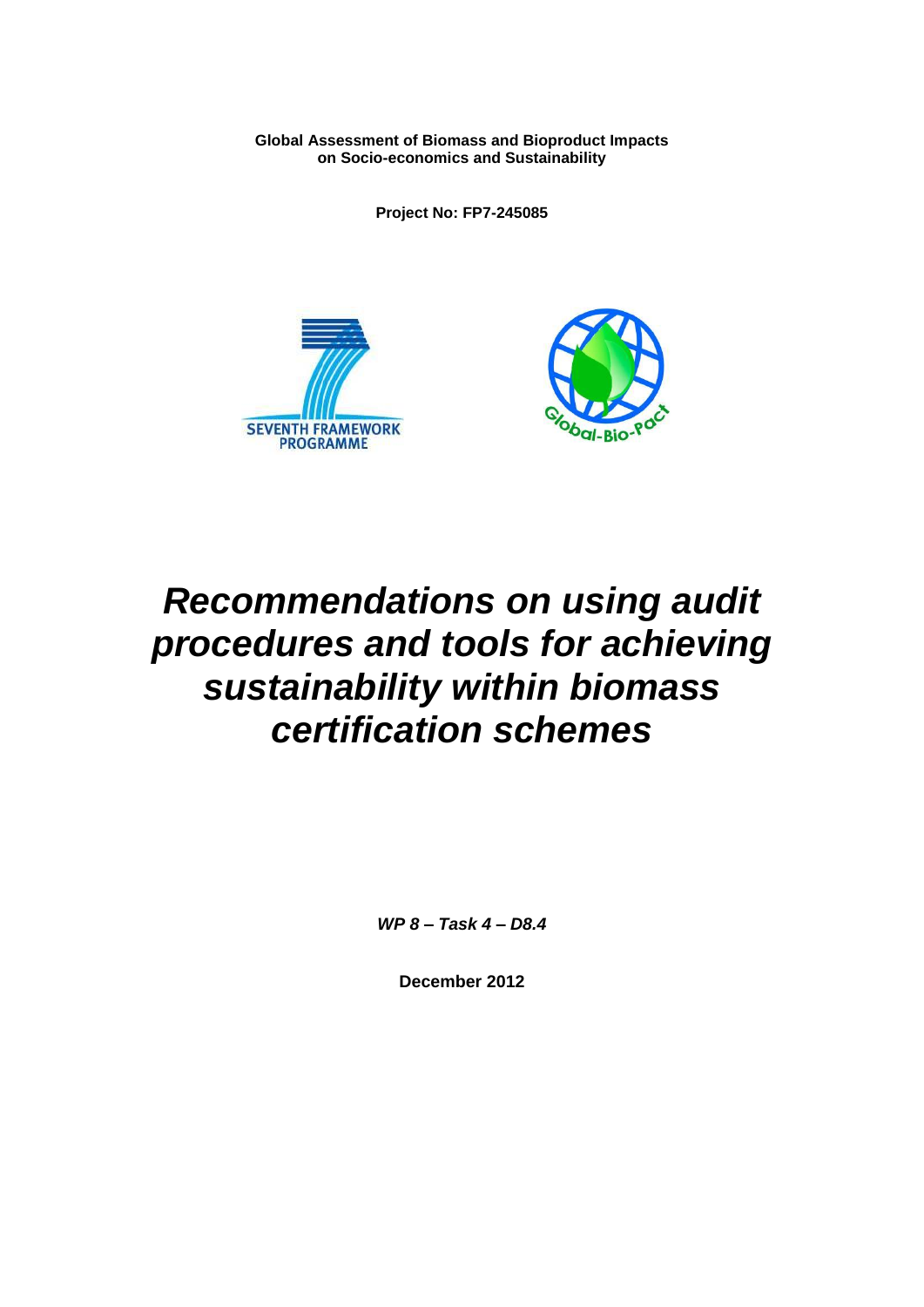- Authors: Anne-Sophie Dörnbrack, École Polytechnique Fédérale de Lausanne Sébastien Haye, École Polytechnique Fédérale de Lausanne Jenny Lopez, Proforest
- Contact: École Polytechnique Fédérale de Lausanne Energy Center BAC 004 (Château de Bassenges); Station 5 CH-1015 Lausanne, Switzerland [anne-sophie.doernbrack@epfl.ch](mailto:anne-sophie.doernbrack@epfl.ch)

Proforest South Suite, Frewin Chambers, Frewin Court Oxford, OX1 3HZ, UK [jenny@proforest.net](mailto:jenny@proforest.net)

The Global-Bio-Pact project (Global Assessment of Biomass and Bioproduct Impacts on Socio-economics and Sustainability) is supported by the European Commission in the 7th Framework Programme for Research and Technological Development (2007-2013). The sole responsibility for the content of this report lies with the authors. It does not represent the opinion of the Community. The European Commission is not responsible for any use that may be made of the information contained therein. The Global-Bio-Pact project duration is February 2010 to January 2013 (Contract Number: 245085).



Global-Bio-Pact website: www.globalbiopact.eu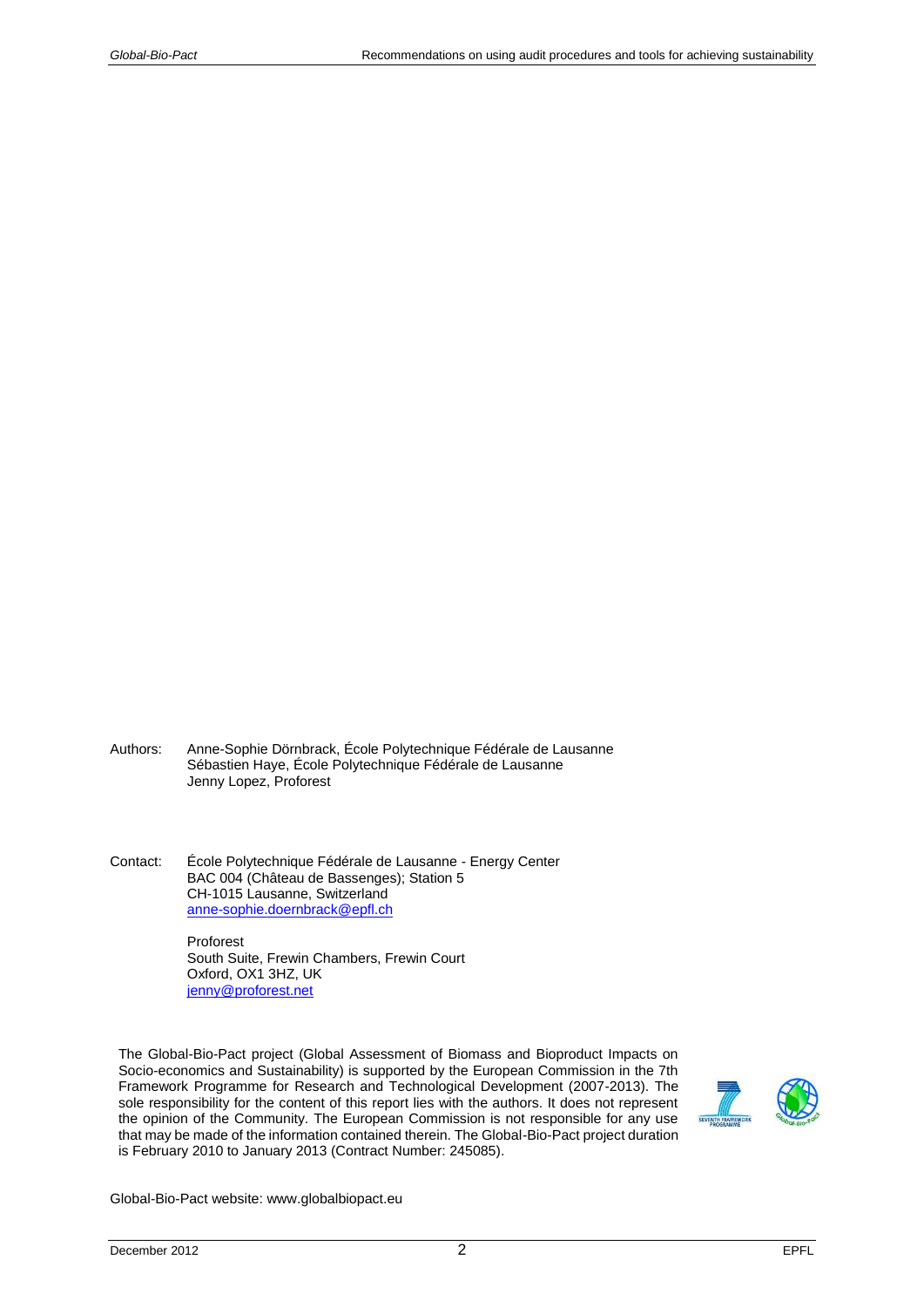# **Content**

| 1                       |                                                                                       |       |  |                                                                                |  |  |
|-------------------------|---------------------------------------------------------------------------------------|-------|--|--------------------------------------------------------------------------------|--|--|
| 2                       |                                                                                       |       |  |                                                                                |  |  |
|                         | 2.1                                                                                   |       |  |                                                                                |  |  |
| 3                       |                                                                                       |       |  |                                                                                |  |  |
|                         | 3.1                                                                                   |       |  |                                                                                |  |  |
| 4                       |                                                                                       |       |  | Introducing impact information collection into the audit process12             |  |  |
|                         | 4.1                                                                                   |       |  |                                                                                |  |  |
|                         |                                                                                       | 4.1.1 |  |                                                                                |  |  |
|                         | 4.2                                                                                   |       |  |                                                                                |  |  |
|                         |                                                                                       | 4.2.1 |  |                                                                                |  |  |
|                         |                                                                                       | 4.2.2 |  |                                                                                |  |  |
|                         |                                                                                       | 4.2.3 |  |                                                                                |  |  |
| 5                       |                                                                                       |       |  |                                                                                |  |  |
| 6                       |                                                                                       |       |  |                                                                                |  |  |
|                         | 6.1                                                                                   |       |  | A gradual approach: Screening Exercise and Specialized Impact Assessments15    |  |  |
|                         | 6.2                                                                                   |       |  |                                                                                |  |  |
| $\overline{\mathbf{r}}$ |                                                                                       |       |  |                                                                                |  |  |
| 8                       |                                                                                       |       |  |                                                                                |  |  |
| 9                       |                                                                                       |       |  |                                                                                |  |  |
|                         | 9.1                                                                                   |       |  | An example of multi-stakeholder capacity building program: SCAN 20             |  |  |
|                         | 9.2                                                                                   |       |  | Standard-related training in the context of biomass, bioenergy and biofuels 21 |  |  |
| 10                      |                                                                                       |       |  |                                                                                |  |  |
| 11                      |                                                                                       |       |  |                                                                                |  |  |
| 12                      | Annex 1: Extract from Bonsucro Audit Guidance for the Production Standard, 2011<br>24 |       |  |                                                                                |  |  |

# <span id="page-2-0"></span>**Acknowledgements**

The authors would like to thank the European Commission for supporting the Global-Bio-Pact project, as well as ISEAL for their contributions to this report.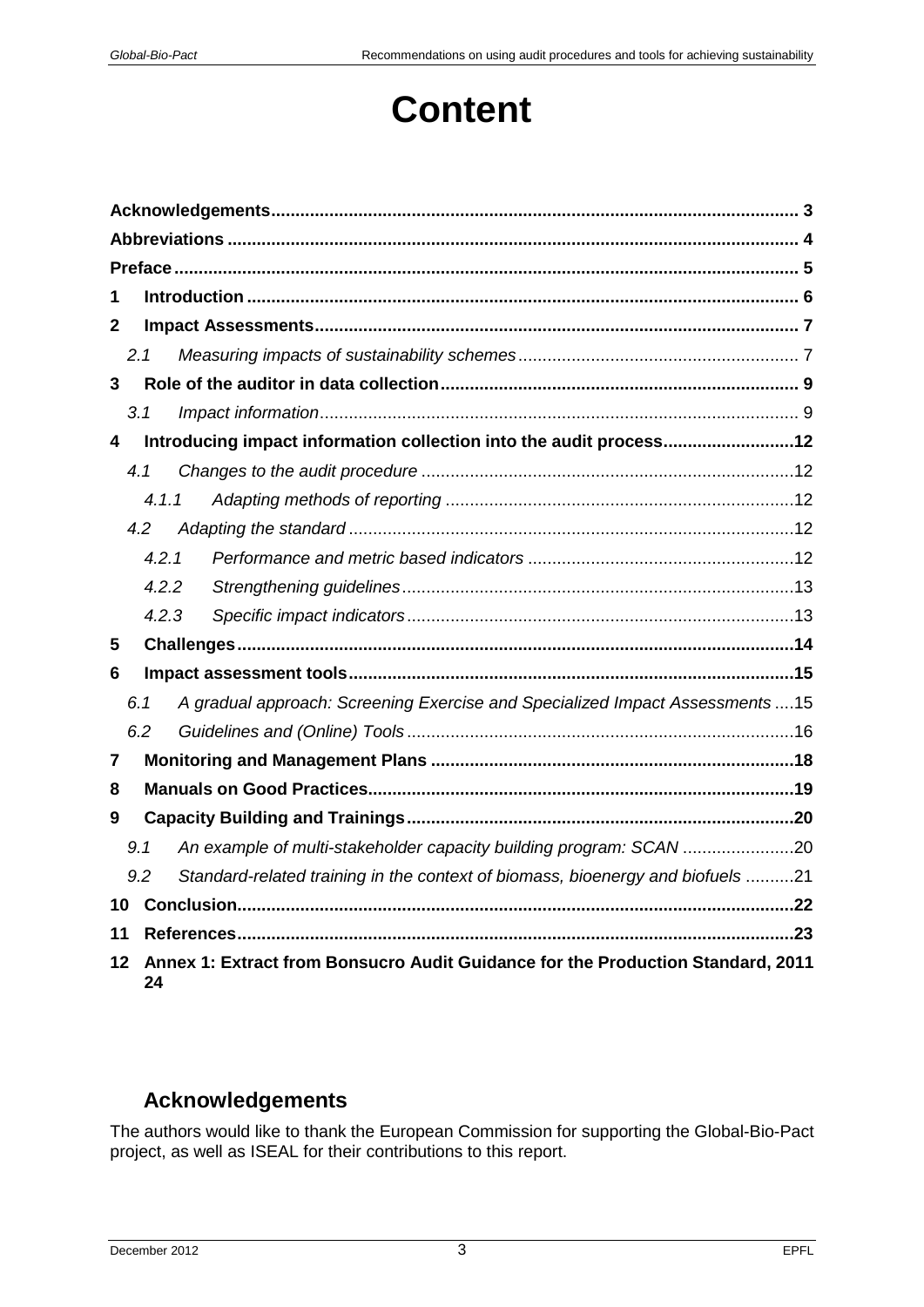# <span id="page-3-0"></span>**Abbreviations**

| <b>BEFSCI</b> | Bioenergy and Food Security Criteria and Indicators |
|---------------|-----------------------------------------------------|
| <b>CABI</b>   | Centre for Agricultural Bioscience International    |
| <b>COSA</b>   | <b>Committee on Sustainability Assessment</b>       |
| <b>ESMP</b>   | <b>Environmental and Social Management Plan</b>     |
| <b>FAO</b>    | Food and Agriculture Organization of the UN         |
| <b>FAST</b>   | <b>Finance Alliance for Sustainable Trade</b>       |
| <b>GBEP</b>   | Global Bioenergy Partnership                        |
| <b>IDB</b>    | Inter-American Development Bank                     |
| <b>IISD</b>   | International Institute for Sustainable Development |
| <b>RSB</b>    | Roundtable on Sustainable Biofuels                  |
| <b>SCAN</b>   | <b>Sustainable Commodity Assistance Network</b>     |
| SCI           | <b>Sustainable Commodity Initiative</b>             |
| <b>UNCTAD</b> | United Nations Conference on Trade and Development  |
| <b>UNDP</b>   | United Nations Development Programme                |
|               |                                                     |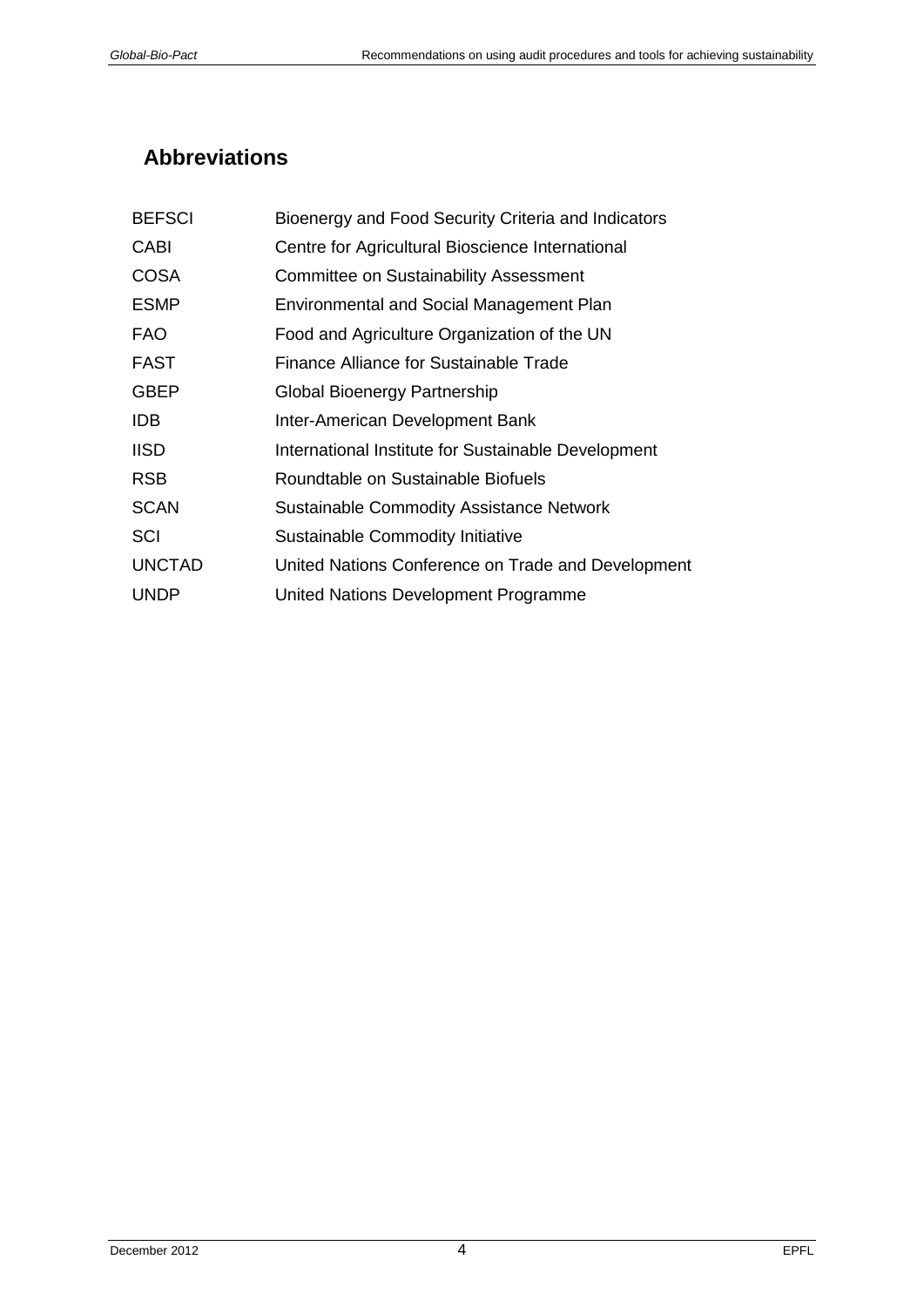# <span id="page-4-0"></span>**Preface**

The EU funded Global-Bio-Pact project main objective is to develop and harmonise global sustainability certification systems for biomass production, conversion systems and trade.

Towards this aim, this project introduces how the audit process can be developed to become a part of the wider impact assessment programme within the framework of certification schemes. The recommendations will also propose appropriate tools that could be used by local governments, donors, and project managers to ensure that sustainability is being achieved.

This information can then be applied and adapted to the requirements of audits in the framework of the new European Renewable Energies Directive. This will facilitate the implementation of socio-economic criteria in the European Renewable Energy Policy.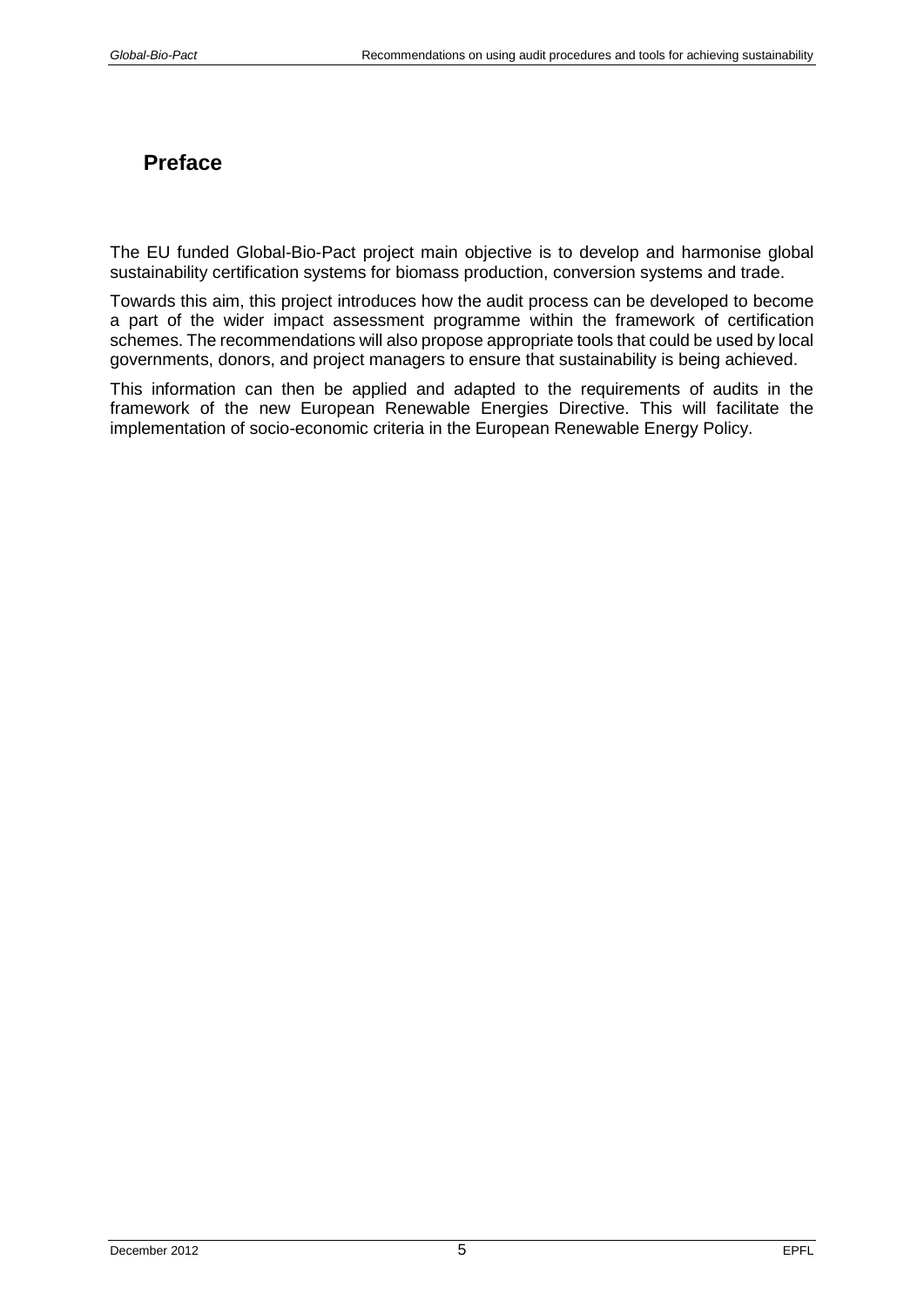# <span id="page-5-0"></span>**1 Introduction**

The Global-Bio-Pact project aims at demonstrating the importance of integrating socioeconomic impacts in any consideration related to sustainability of biomass, bioenergy and biofuels.

This report (1) shows how the audit process can be used to support impact assessment programmes within sustainability schemes and (2) presents practical tools that can be used to identify, measure, and mitigate potential socio-economic impacts. This information can then be applied and adapted to the requirements of audits in the framework of the new European Renewable Energies Directive.

The objectives of this report are therefore firstly to both to introduce the concept of how the audit process can be used by sustainability schemes as a key input of information to support their impact assessment programme and ways in which this can begin to be implemented; and secondly to provide operators, decision-makers and other stakeholders involved in activities related to the production of biomass, bioenergy and biofuels with practical tools they can implement to better identify, measure, and mitigate potential socio-economic impacts.

The role of sustainability standards has now become firmly established at an international level – the recognition by the European Commission that several schemes have compliance with the Renewable Energy Directive such as International Sustainability and Carbon Certification (ISCC), Roundtable on Responsible Soy Association (RTRS), Bonsucro and Greenergy is an example of progress in this area. However with this recognition there has come increasing demand and realisation, both from civil society and the schemes themselves, that this needs to be supported by action from the sustainability schemes to demonstrate that the positive social, economic and environmental ambitions of the scheme are being delivered.

While the demonstration of social and environmental benefits are key to maintaining the credibility of a certification schemes and their purpose, the issue of how these benefits can be monitored, reported and evaluated in a way that is consistent, accurate and efficient is critical.

Sustainability schemes and best practice organisations such as ISEAL are increasingly looking for effective methods to improve the monitoring and evaluation processes. This can be complicated, with data collection often being time-consuming and costly, and different types of date (i.e. qualitative and quantitative) requiring different approaches. However, one potential method of data collection that has until now been overlooked by many certification schemes is the audit process itself. The audit process presents considerable opportunity in this area, being a compulsory part of most standards with an existing process that could be adapted at a relatively minor scale to effectively report impact information data that can be used by the scheme as well as the operation level.

This first section of the report therefore seeks to give a brief introduction to current proposals on how the audit process can be adapted to include information on impacts, including both at the level of production and certification.

The recommendations that are included in the second section of the report are based on some existing tools, as implemented in standards, certification systems and policies. These tools are primarily designed for use by individual operators at the project level to evaluate socioeconomic impacts of biomass, bioenergy and biofuel operations, hence not adapted to measuring macro-economic impacts such as the global effect of biofuel production on food prices.

This report does not intend to be comprehensive with regards to all the existing tools at hand, but presents several examples of practical options for evaluation of socio-economic impacts and implementation of mitigation measures, which could become more widely implemented in policies and standards.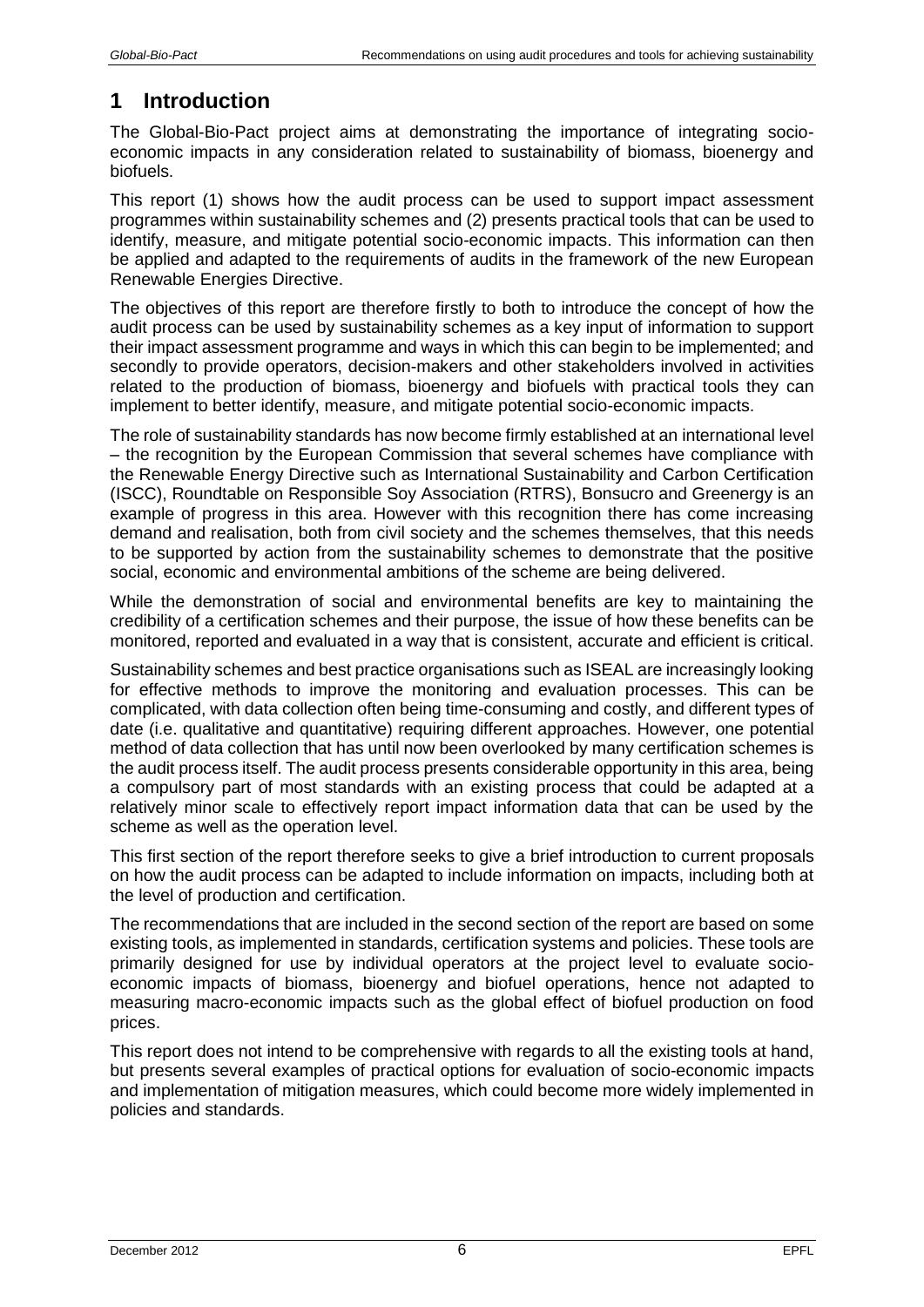# <span id="page-6-0"></span>**2 Impact Assessments**

An impact assessment is a powerful and widespread tool to assess and evaluate the potential impacts – negative and positive – a project could have on the environment or society. The IAIA defines an impact assessment as "a structured a [sic] process for considering the implications, for people and their environment, of proposed actions while there is still an opportunity to modify (or even, if appropriate, abandon) the proposals. It is applied at all levels of decisionmaking, from policies to specific projects."<sup>1</sup> Impact assessments are widely implemented in countries' legislation and applicable to all sectors, such as construction, agriculture or industry. They are logically useful to evaluate impacts of biomass, bioenergy and biofuel operations as well. There are several types of impact assessments, which cover a wide range of issues; environmental or social impact assessments, for example, are very common.

The *International Association for Impact Assessment* formulates four aims of impact assessments<sup>2</sup>:

- Providing information for decision-making that analyses the consequences of a proposed action or project;
- Promotion of transparency and participation of the public in decision-making;
- Identification of procedures and methods for monitoring and mitigation of adverse consequences in policy, planning and project cycles; and
- Contribution to an environmentally sound and sustainable development.

Impact assessments are primarily beneficial to project leaders and decision-makers, as well as stakeholders and local communities. By assessing and addressing socio-economic impacts of operations, project managers will benefit from improved management systems and practices, decreased likelihood of dispute with local communities or stakeholders, risk mitigation, or an enhanced reputation. Avoided judiciary processes over tenure dispute or penalties for environmental damages represent important cost reduction over the long term.

In the field of biofuels and bioenergy, conducting an impact assessment can prove extremely relevant in the early stage of a project, especially if land acquisition and conversion are necessary. Through an impact assessment, the most likely impacts of the biofuel project can be sufficiently understood, mitigated upfront and monitored over the further development. This ensures that the project can be based on a sustainable structure and therefore, increases the likelihood that it will achieve sustainability and an overall positive impact.

Certification schemes for biomass or biofuels may require impact assessment processes to increase the robustness of their system. Impact assessments can serve as a supportive tool for economic operators towards compliance with standard requirements and therefore sustainable practices. Whether or not an impact assessment is required *per se* for certification, the data collected by an operator during an impact assessment process provides an important understanding of the local context, implemented practices and possible impacts. An auditor can use this data during the certification process to evaluate the compliance of the operation. Logically, conducting a proper impact assessment will also save time and costs for an operator in anticipation of a certification process.

# *2.1 Measuring impacts of sustainability schemes*

<span id="page-6-1"></span>Within the context of this report, impacts are here defined as long-term changes in the social, environmental or economic situation that a standards system seeks to address. They are the

<http://www.iaia.org/iaiawiki/impactassessment.ashx>

<sup>1</sup> Definition by International Association for Impact Assessment:

<sup>2</sup> See wiki-webpage of International Association for Impact Assessment: <http://www.iaia.org/iaiawiki/impactassessment.ashx>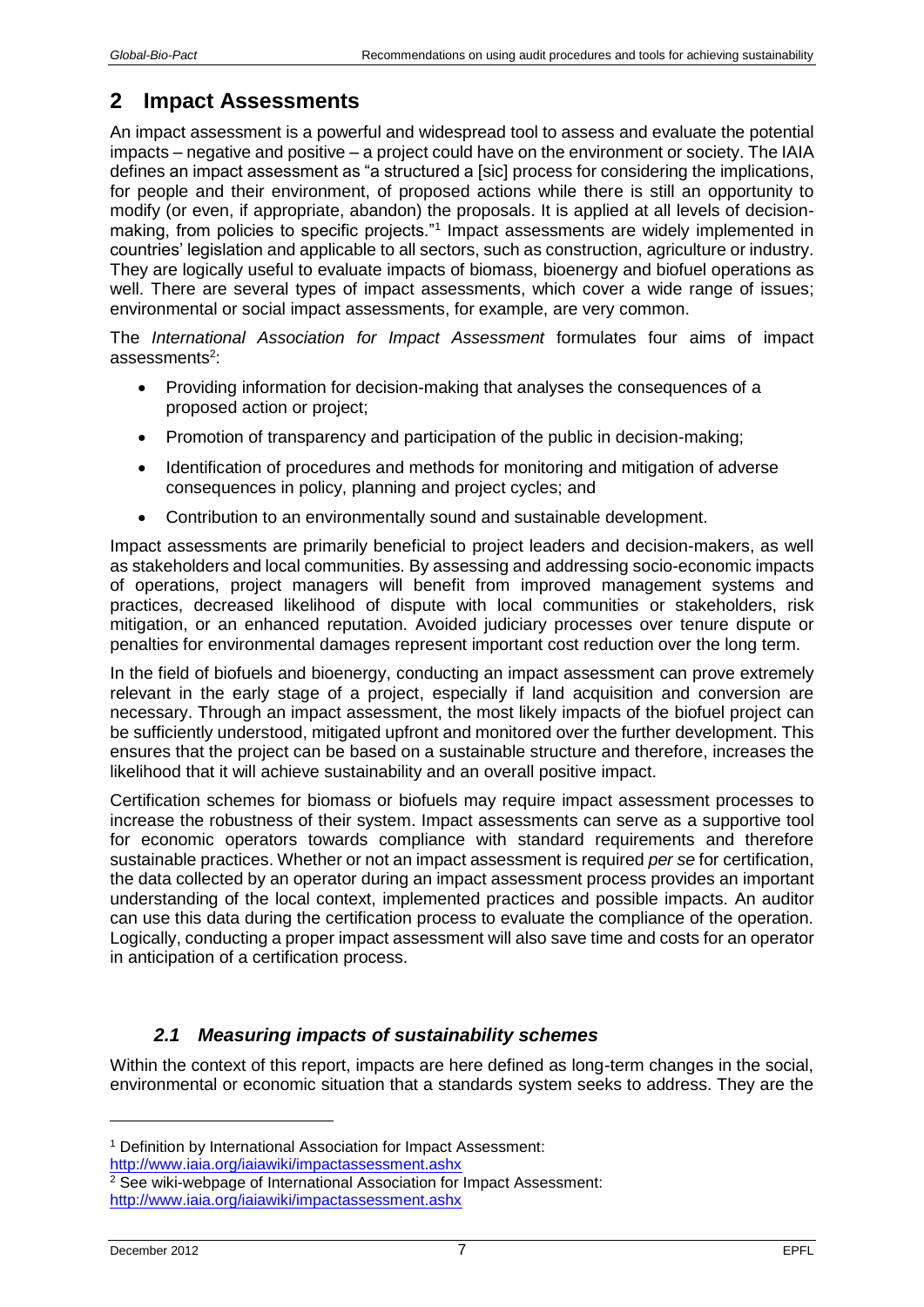positive and negative long-term effects resulting from the implementation of a standards system, either directly or indirectly, intended or unintended<sup>3</sup>. As described above, the use of impact indicators by sustainability schemes has until now been largely within the context of measuring and monitoring the impact of the operation itself, rather than the impact from implementation of a sustainability standard. Impact indicators commonly used include those related to environmental and social impact assessments, and ongoing monitoring by the operation of their impacts. However, sustainability schemes are now increasingly looking at how this information can also be adapted and used by the scheme itself.

While the distinction between compliance and impact indicators may not always be helpful, ISEAL make a clarification that emphasizes why compliance and impact should be distinguished within the context of monitoring and evaluation<sup>4</sup>. Monitoring and evaluation should focus not on compliance itself, but on the effects of compliance; this will use performance indicators rather than compliance indicators. Evaluation of these results can help to answer the question of whether implementation of the standard is achieving the certification scheme's sustainability objectives.

As a respected body of codes of best practice for sustainability schemes, and with many schemes already ISEAL members<sup>5</sup>, ISEAL's codes of best practice can be taken as an indication of how schemes will need to develop their impact assessment programmes. In 2010 the ISEAL Alliance published a Code of Good Practice for assessing the impacts of social and environmental standards systems<sup>6</sup> Intended to guide the development of monitoring and evaluation programmes by voluntary standards systems, all existing ISEAL members will now be required to comply with the ISEAL Impacts Code by December 2013, with new members having 2 years to reach compliance. The Impacts Code requires the development of a theory of change, the implementation of an on-going indicator monitoring system, periodic outcomes and evaluations, and the use of this information for learning and improvement.

To support their members in developing their impact assessment programmes, ISEAL is currently exploring the issue of how to use the audit process for monitoring and evaluation, although this is a relatively new area of work and still in the exploration and research phase. See below for a description of some of the work that ISEAL is doing in this area (*Box 1*).

<sup>&</sup>lt;sup>3</sup> Definition given by ISEAL (adapted from the OECD glossary) in the ISEAL Code of Good Practice for Assessing the Impacts of Social and Environmental Standards Systems v1.0, 2010

<sup>4</sup> ISEAL presentation, Kristin Komives: 'Making more of existing data collection: M&E and audits', 31st May 2012

<sup>5</sup> Full members include FSC, the Sustainable Agriculture Network, Fairtrade International, the Union for Ethical Biotrade, UTZ, and the Roundtable for Sustainable Biofuels.

<sup>6</sup> Assessing the Impacts of Social and Environmental Standards Systems v1.0, ISEAL Code of Good Practice, November 2010.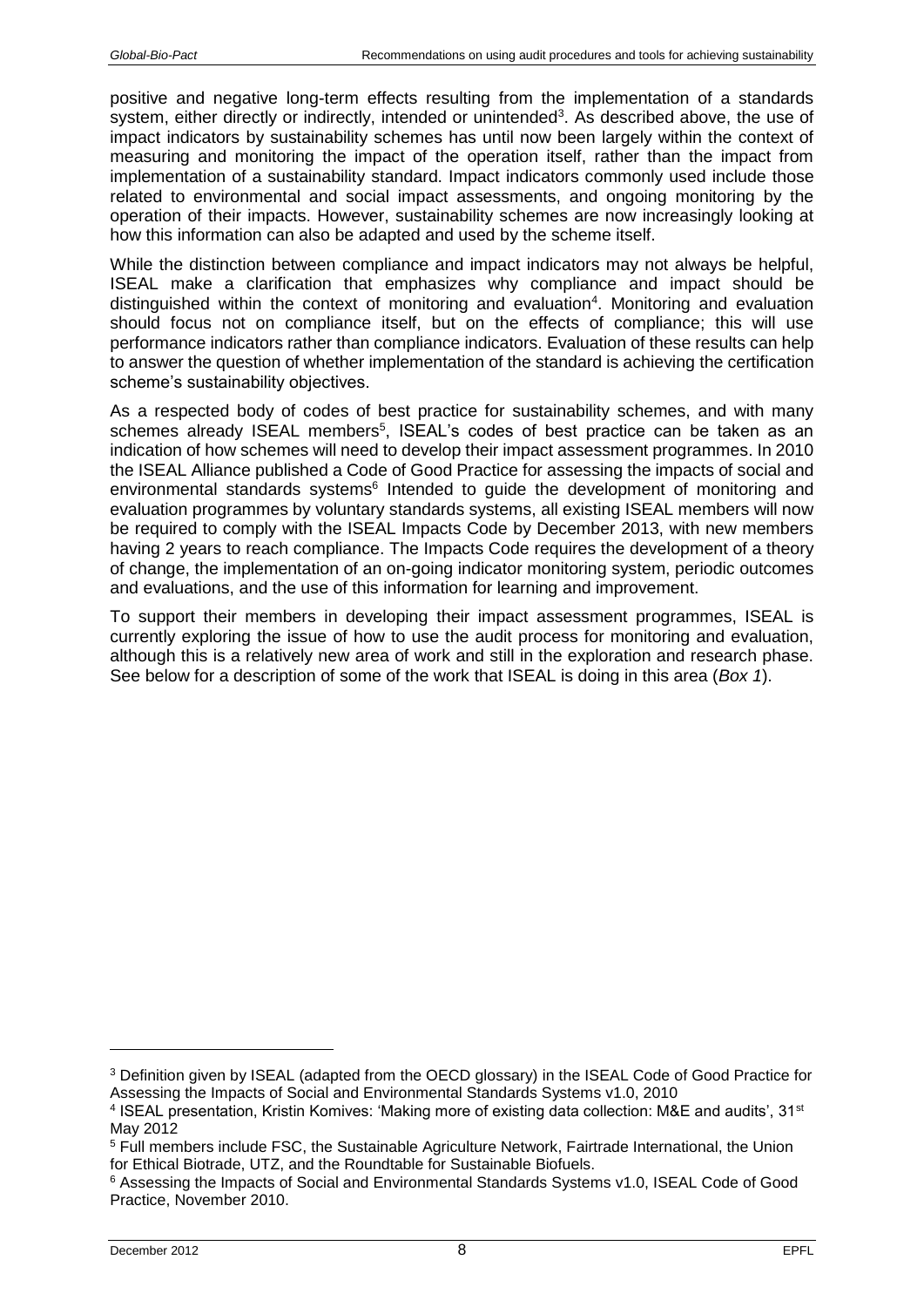#### *Box 1***. ISEAL: Improving and Demonstrating Poverty Impacts project**

As a part of their work in supporting members implement the Impacts Code, ISEAL is working on a project looking at improving and demonstrating poverty impacts. As part of the research agenda on the impacts of sustainability standards on poverty reduction, ISEAL is looking to develop core indicators that would allow members to collect data through their monitoring systems.

For the first stage of this work, ISEAL is working with the FSC for research on what extent audit data can serve monitoring and evaluation data and how to build baselines. It is hoped that the outcomes of this research will also be able to help establish dialogue on this issue between certification schemes and certification bodies.

ISEAL will also be conducting specific research on how Corrective Action Requests (CARs) can be used for monitoring and evaluation purposes.

(*Source: direct communications with ISEAL)*

# <span id="page-8-0"></span>**3 Role of the auditor in data collection**

The audit is a systematic, documented process for obtaining records, statements of fact or other relevant information and obsessing them objectively to determine the extent to which specified requirements are fulfilled<sup>7</sup>. In the case of sustainability standards, these requirements are usually in the form of principles, criteria and indicators<sup>8</sup>. The usual procedure of a certification scheme is that as part of the certification process, the auditor will submit a final report to the standard scheme, which is also provided to the operation itself. This nature of sustainability standards and their audit system therefore presents significant opportunity for adaptation to also include impact data within the existing reporting process. What here needs to be clarified by the scheme to support their wider impact assessment programme is the type of impact information that the auditor is required to report, and what the source of this information should be.

### *3.1 Impact information*

<span id="page-8-1"></span>For impact information to be useful to both the standards system and the operation unit, this will need to be considered at two overlapping levels - both information on the direct impacts of production and management from the site being audited (outputs), and the impacts that compliance with certification requirements is having on the production and operations of the site (outcomes). Diagram 1 below illustrates this distinction, with the outputs here showing an example of a direct impact from the site (training for farmers), and the outcomes showing how the effect of compliance is demonstrating the impact of certification requirements (increased profits and reduced environmental impact).

<sup>7</sup> Definition given by ISEAL (adapted from ISO 17000) in the ISEAL Code of Good Practice for Assessing the Impacts of Social and Environmental Standards Systems v1.0, 2010

<sup>8</sup> For more description on this, see Rocio A Diaz-Chavez and Nils Rettenmaier, 'Global-Bio-Pact set of selected socio-economic sustainability criteria and indicators', October 2012.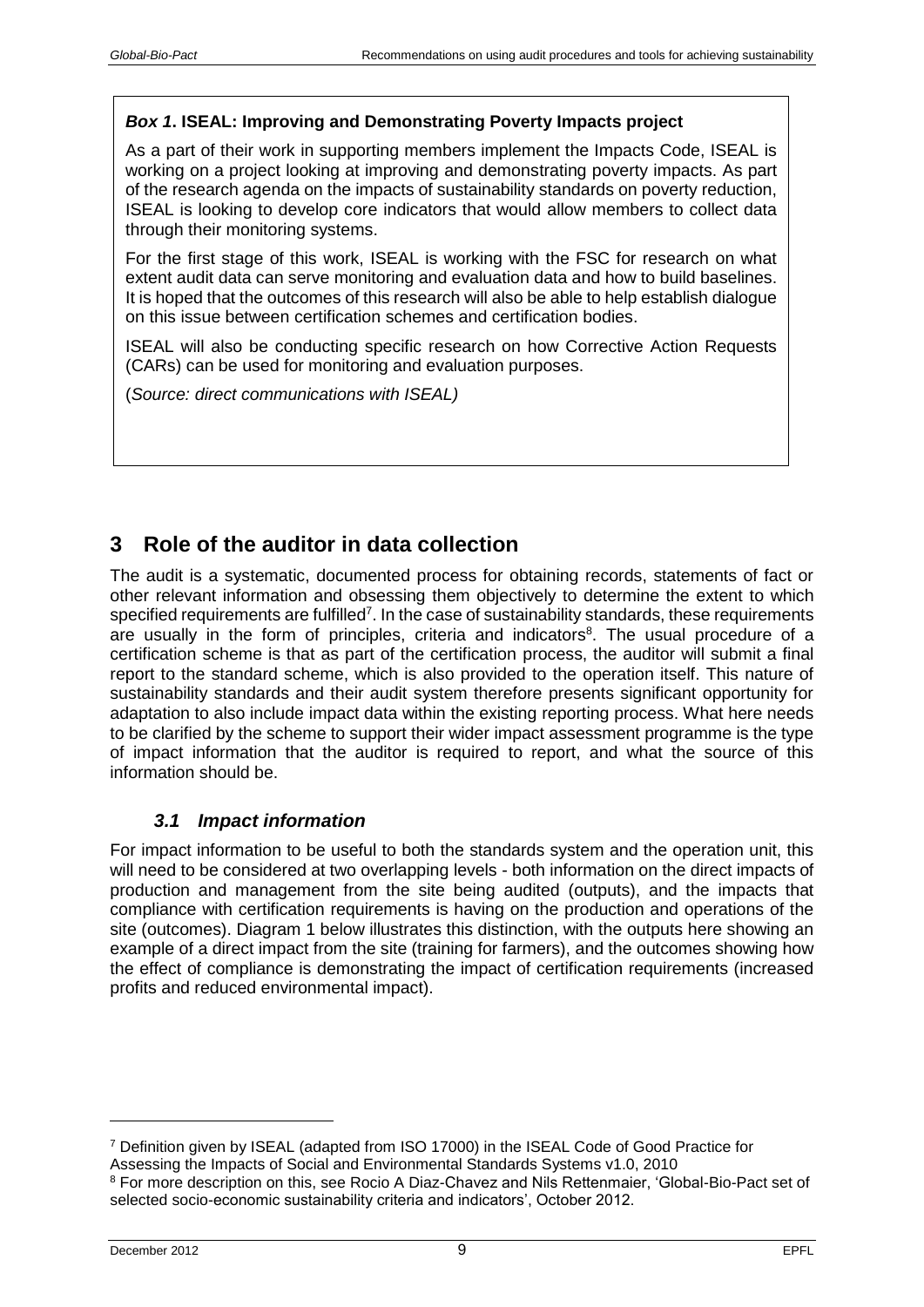#### *Diagram 1: Example of measuring impact – from outputs to outcomes<sup>9</sup>*



The identification of the different levels of information that may be required to measure an impact (see the example in Diagram 1) emphasises that the audit process will be just one method of data collection at a particular stage of the impact assessment process developed by a sustainability scheme. As described in the sections below, the type of information that can be most suitably and efficiently collected by the auditor for most existing systems is likely to be baseline quantitative data, at the level of reporting outputs or the results of existing outcome reports. For example, while the auditor may report on the percentage of farmers practicing new techniques, this will be from independent evaluation reports provided by the operation rather than from an assessment by the auditor.

As described in a report by EcoAgriculture Partners on assessing the ecological impacts of agricultural eco-certification and standards: "The practice of ecological impact assessment for agricultural eco-standards should combine a variety of approaches, data types, and methodologies to strike an optimal balance between relevance for multi-stakeholders, cost effectiveness, and rigor"<sup>10</sup>. In the 'pyramid' structure proposed by EcoAgriculture<sup>11</sup>, data collection from certification audits sits at the bottom of the pyramid, and is more likely to be used for a more basic level of impact measurement, informed by data that is already being collected (such as farm-level verification data). Above this at the second level would sit supplemental data from farmer self-reporting, local professionals (including auditors), and engagement with supply chain actors – this data would be outside of the scope of routine certification audits but could be obtained with moderate effort and cost. At the top of the pyramid would be 'research quality' impact studies, which would involve trained scientists and professionals, and may involve validation of some of the lower-level data but at greater depth.

<sup>9</sup> Adapted from ISEAL presentation, Kristin Komives: 'Making more of existing data collection: M&E and audits', 31st May 2012

<sup>&</sup>lt;sup>10</sup> Milder, J.C, Gross, L.H, and Class, A.M 2012. Assessing the ecological impacts of agricultural ecocertification and standards: A global review of the science and practice. Internal report. Washington, DC, EcoAgriculture Partners; 31.

<sup>11</sup> Ibid; 34.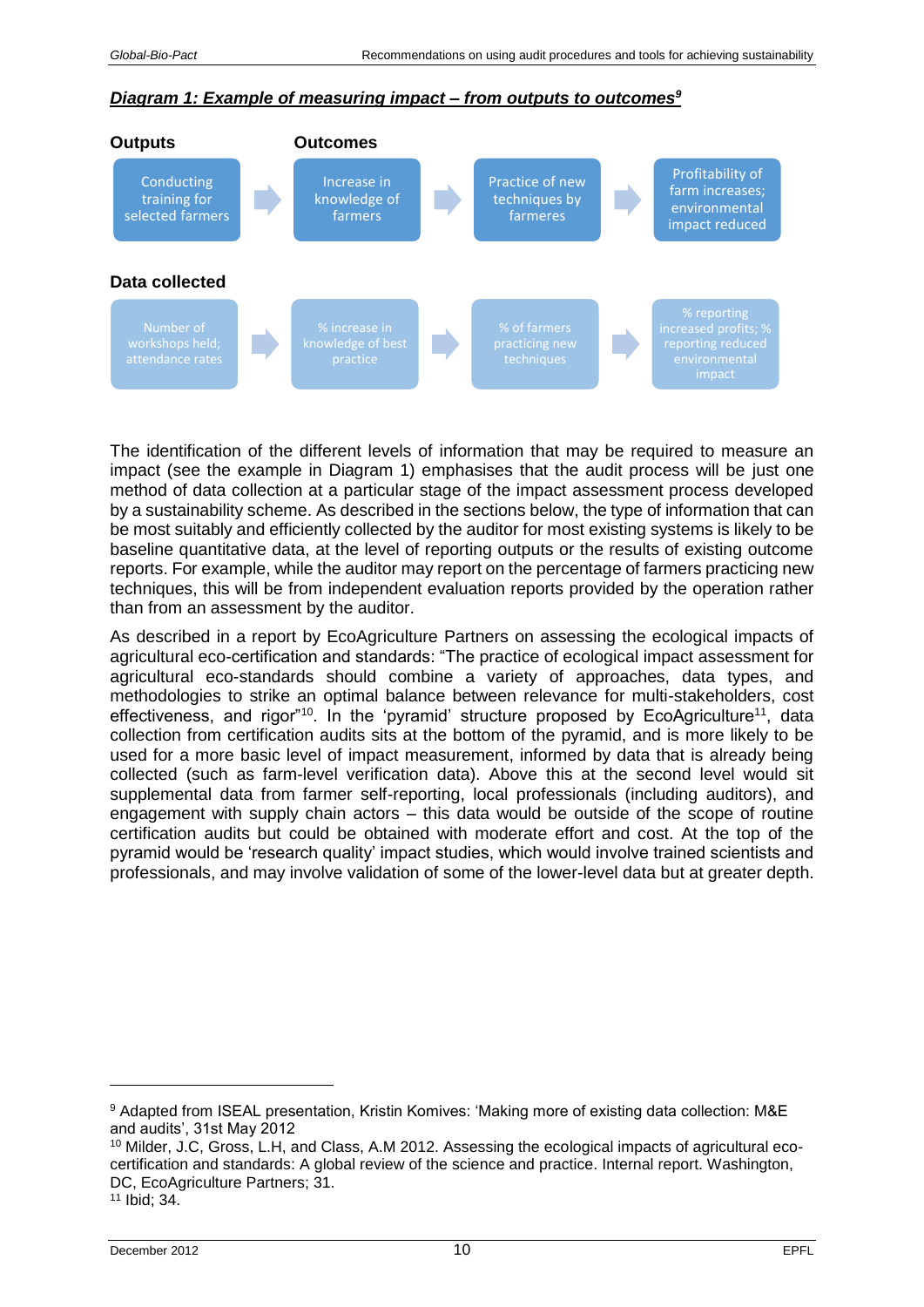#### *Diagram 2: Pyramid of impact assessment approaches<sup>12</sup>*



This model appears to be supported by the ISEAL Assurance code, which states: "Certain types of data (e.g. wages of workers) are readily collectable by the certification auditor, while other information can be collected by other means such as special surveys…A mix of methods is a good way to cross-check data…a standards system could collect data on specific indicators through the audit process and then develop surveys to help corroborate that data"<sup>13</sup>.

The most effective source of information collected by the auditor to be used for monitoring and evaluation will therefore be from the information and documents that are already being provided to them during the standard audit process – a combination of self-reported information from the operation and the observations of the auditor. Additional requirements or clarifications may here need to be made by the certification scheme to the operation to ensure that they are collecting, monitoring and presenting this data in a way that the auditor will be able to usefully report (see section 4.2 below).

<sup>12</sup> Ibid; 34.

<sup>13</sup> ISEAL Impacts Code, 9.5 Data Collection Methods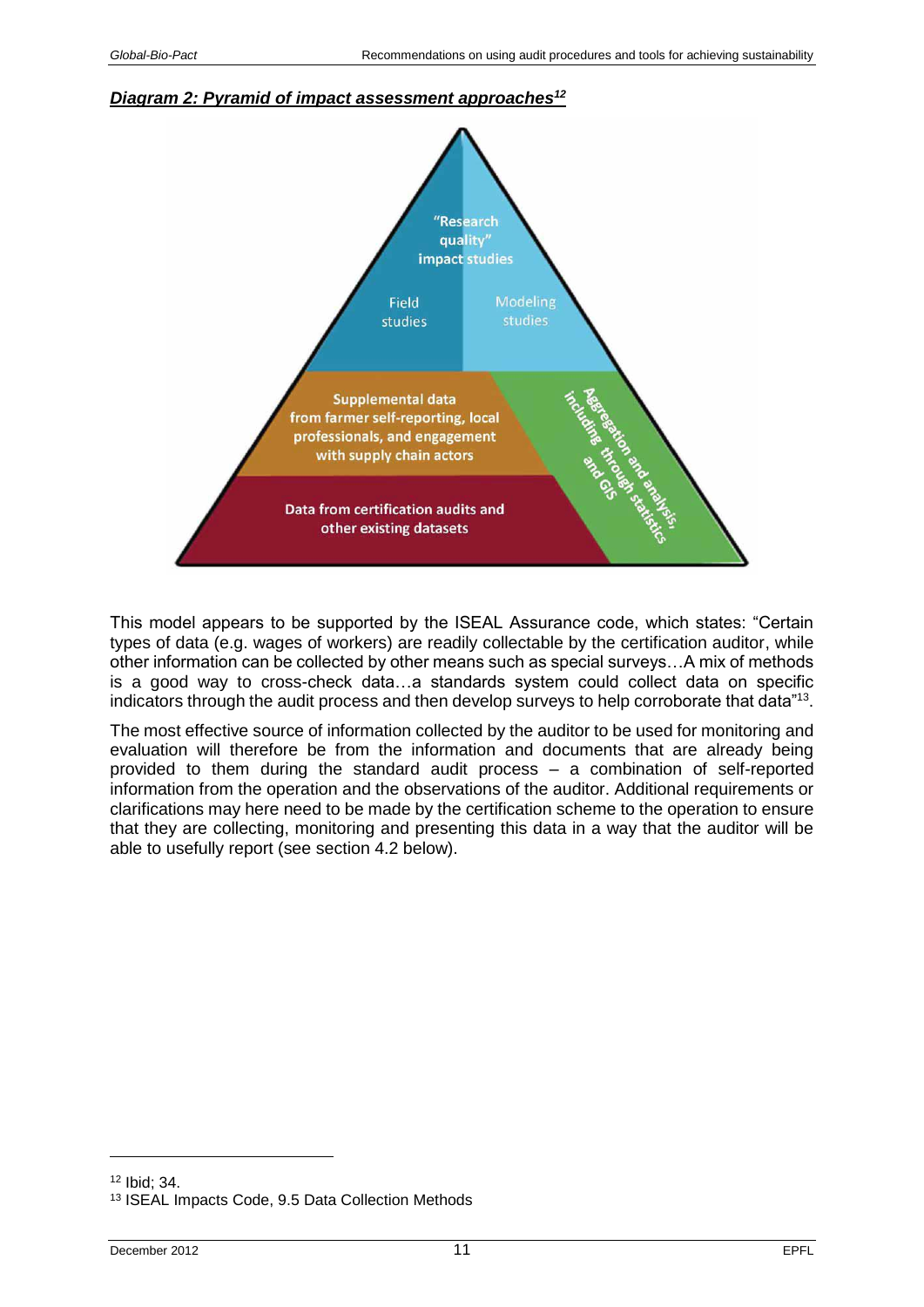# <span id="page-11-0"></span>**4 Introducing impact information collection into the audit process**

There will be many challenges to the scheme in how to effectively implement their impact assessment programme to incorporate information from audits, with this potentially involving changes both to the audit procedure as well as the standard itself.

## *4.1 Changes to the audit procedure*

<span id="page-11-1"></span>There is significant potential to how the existing audit process of many certification schemes could be adapted in relatively minor ways to enable collection of useful impact information by the auditor. This could involve no changes to the standard itself, but instead to the audit procedures and documents – in particularly the reporting requirements.

### *4.1.1 Adapting methods of reporting*

<span id="page-11-2"></span>A starting point for many schemes can be the adapting how auditors will report information. This could involve the auditor reporting a more detailed level of information on existing requirements, where this extra level of detail could provide useful insight into impact and progress. For example, where an auditor currently reports back that the requirement for a management system to be in place has been implemented, they could now report back on what types of management systems are in place; instead of reporting back that training has been carried out, they could report back on how many members of staff have been trained and what their positions are within the company. This additional level of detail should in most cases be present for the auditor in the information that is already easily available to them within their existing auditing process – the change here would only be in the inclusion of this extra level of specification for certain indicators within the report. For some certain types of impact information this would need to be supported by clearer requirements made to the operation of these expectations (see section 4.2 below).

There may be key types of information that the standard indirectly requires to be collected by the auditor that would be useful for assessing impacts, but that are not currently being consistently collected and reported. The standard could here make clearer these requirements to the auditors, including through training and specific guidance on this area. What could here be critical is the development of standardised formats and templates for recording impact data by the scheme, either as part of or in addition to the standard audit report (see Annex 1).

# *4.2 Adapting the standard*

<span id="page-11-3"></span>Complimentary to adapting the audit process, changes to the standard itself could also be effective in establishing audits for the scheme that will result in the reporting of impact data.

### *4.2.1 Performance and metric based indicators*

<span id="page-11-4"></span>This will require a move towards introducing new indicators to the standard that are metricbased and performance-based, or modifying existing indicators to be more specific in information that is required from the operation. This may not be suitable for all certification schemes, and for existing schemes introducing changes towards this type of standard may present many challenges and will need to be done over time according to what would be most effective and realistic. However, as with adapting the audit process, changes to certain indicators may be possible with only minimal impact on the operation itself, and using existing procedures that would already be in place due to the requirements of the standard. For example, where the standard has a requirement for a system to be in place to monitor and increase energy efficiency, this could be adapted to include regular reporting and monitoring of energy usage. This data should already be a part of the operation's energy efficiency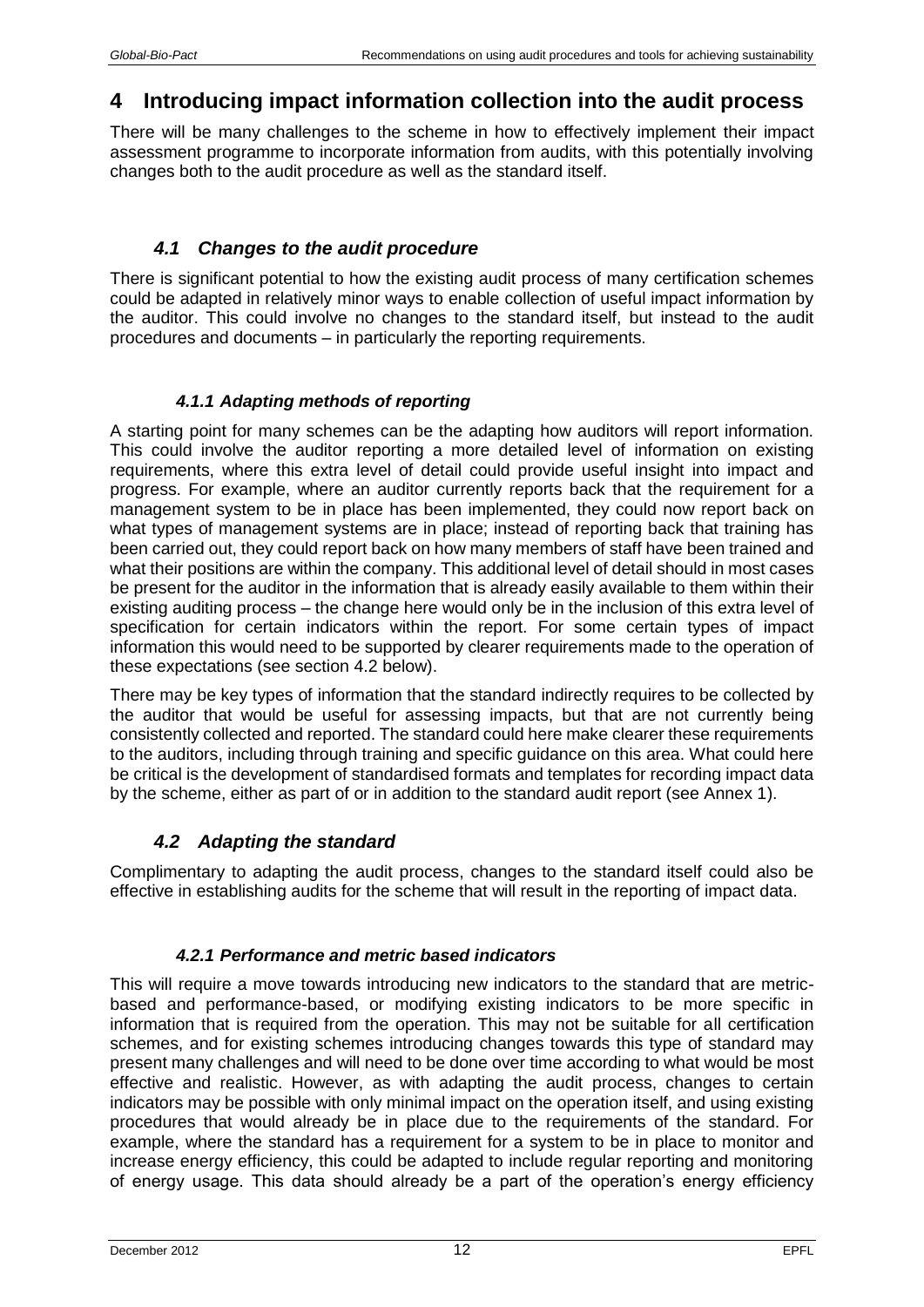management plan, but it is now clear both to the operation that this information needs to be recorded and presented, and can be made clear to the auditor that they should report the changes in energy usage (instead of only reporting that a system is in place).

As a metric standard, the Bonsucro EU Production Standard for sustainable sugarcane<sup>14</sup> presents an example of how the requirements of a standard can be presented in a way that offer greater opportunity for a greater level of data collection from the auditor. The example below in [Table 1](#page-12-2) illustrates how a criterion to promote energy efficiency uses metric indicators that will require data to be reported by the auditor<sup>15</sup>. Other similar metric information that Bonsucro requires to be collected by the auditor includes crop yield, average price for bagasse exports per tonne, total payroll expenses, training expenses, herbicide application rate and total water applied through irrigation<sup>16</sup> – for an extract from the audit guidance see Annex 1. While this data is collected by the auditor to show compliance with Bonsucro metric standards, there are many ways in which such data could be used to support monitoring and evaluation of impacts. For example, over a period of 5 years this type of data collection may be able to show water use had declined even though crop yield was increasing, or that more money was being spent on training. Analysis of data such as this will be able to be used to demonstrate the impact of both the production itself (i.e. carbon neutral) as well as the impact that certification is having (e.g. more trained workers, less use of herbicides).

| <b>Criterion</b>                    | <b>Indicator</b>                                               | <b>Verifier</b> | <b>Standard</b> |
|-------------------------------------|----------------------------------------------------------------|-----------------|-----------------|
| 5.4 To promote<br>energy efficiency | Total net primary<br>energy usage per kg<br>product            | Kj/lg           | Total <3000     |
|                                     | Energy used in cane<br>transport per tonne<br>cane transported | Mj/tcane        | $50$            |
|                                     | Primary energy use<br>per tonne of<br>sugarcane                | Mj/t            | $<$ 300         |

<span id="page-12-2"></span>

| Table 1: Extract from Bonsucro EU Production Standard 2011 |  |
|------------------------------------------------------------|--|
|------------------------------------------------------------|--|

### *4.2.2 Strengthening guidelines*

<span id="page-12-0"></span>Even without changes to the criteria or indicators of a standard, collection of impact data during the audit process could be supported by strengthening the guidelines to clarify expectations for an operation, and increase opportunities for information to be readily available to an audit at the required level of detail. For example, with an indicator on recording accidents, the guidelines would specify that type of accidents should also be detailed.

### *4.2.3 Specific impact indicators*

<span id="page-12-1"></span>The standard scheme could also introduce or distinguish specific impact indicators to be reported upon by the auditor as part of a wider scheme impact assessment process. This would be part of a longer-term strategy developed by the scheme, with a clear selection of impacts chosen as critical to the scheme's objectives and information collected over a significant period of time. For some standards distinguishing critical impact indicators in this

<sup>14</sup> Bonsucro EU Production Standard 2011

<sup>15</sup> Bonsucro EU Production Standard 2011

<sup>16</sup> Bonsucro Audit Guidance for the Production Standard, version 3.0 March 2011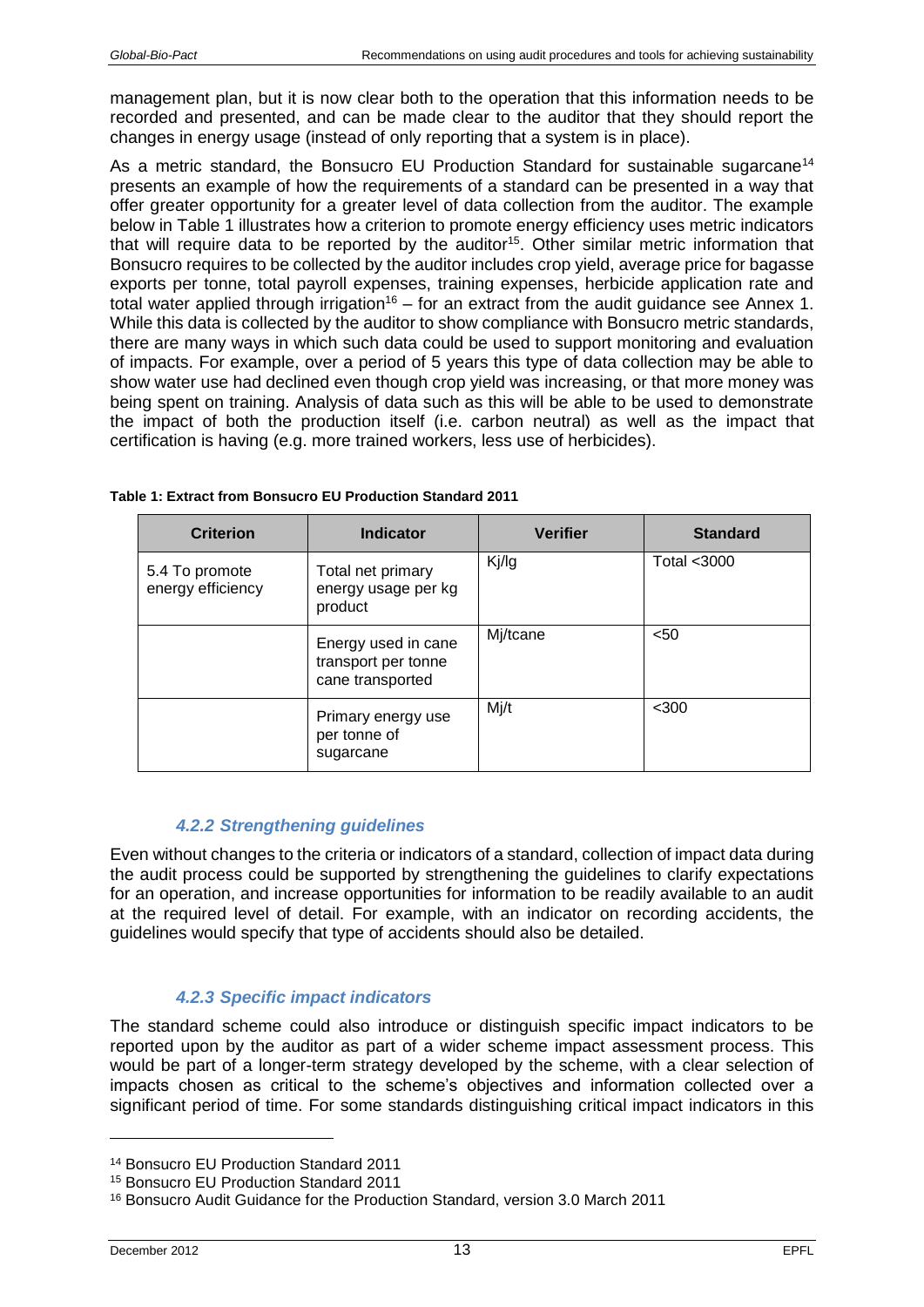way may be useful to both to the operation and the auditors, allowing for clearer and more specific guidance as to what type of data is required. This method would also allow the scheme to introduce a standardised reporting system for these indicators, with this consistency of data potentially bringing greater efficiency and accuracy of data analysis. See Box 2 for an example of the work that FSC is doing in this area.

#### *Box 2***. Forest Stewardship Council impact indicators**

Several certification schemes are already working to improve and standardise how they measure their impact. The Forest Stewardship Council (FSC) is one example of a scheme working with ISEAL to address how they can use their audit process more effectively to do this. The FSC has been using an indirect method of impact assessment, with the results of audits providing some information about their impact, such as the use of Corrective Action Requests (CARs) as indicators to show where changes or adaptation have needed to be implemented for compliance. However, the FSC will now be introducing 12 additional impact indicators to be reported on by auditors, including biodiversity, ecosystem services, occupational health and safety and sites of special social significance. FSC plans to use this data as part of a worldwide data bank system to measure the impacts of FSC certified forests and progress with their strategy.

*(Source: FSC website)*

# <span id="page-13-0"></span>**5 Challenges**

The following challenges in the auditing processes of sustainability in the biomass field were identified.

#### **Benefits to the certification bodies and auditors**

A key challenge to using the audit process to collect impact data is likely to be gaining the support of the auditors and certification bodies themselves. There would be additional training required, changes to existing systems, and depending on what changes are introduced by the standard system there is likely to be additional workload, even if only initially.

However, these changes may also bring longer-term benefits to the auditors and certification bodies. Introducing clearer requirements and guidelines for the reporting of impact data could bring improvements to the audit process, including greater clarity on what is required in reporting and greater efficiency in recording the information that needs to be reported (such as for some indicators reporting quantitative information in a table rather than having to write long paragraphs to explain a situation). The increased reporting of quantitative information could in some instances also help to support claims made by the operation and verify the auditor's observations and decisions, reducing subjectivity and risks of misinformed and inaccurate decisions that will challenge the reputation of the auditor and the certification body.

#### **Suitability of data**

As described above (see section 3), only certain types of data will be suitable for collection by the auditor – more likely to be quantitative data - whereas other types will be more suitably collected through other methods such as where professional expertise or wider sampling is needed. The audit process may also not be the most suitable – or reliable – mechanism to collect some types of data (particularly qualitative) due the perceived risk of providing information that will cause negative outcomes<sup>17</sup>. This provides further support to why it is

<sup>17</sup> ISEAL Impacts Code, 9.5 Data Collection Methods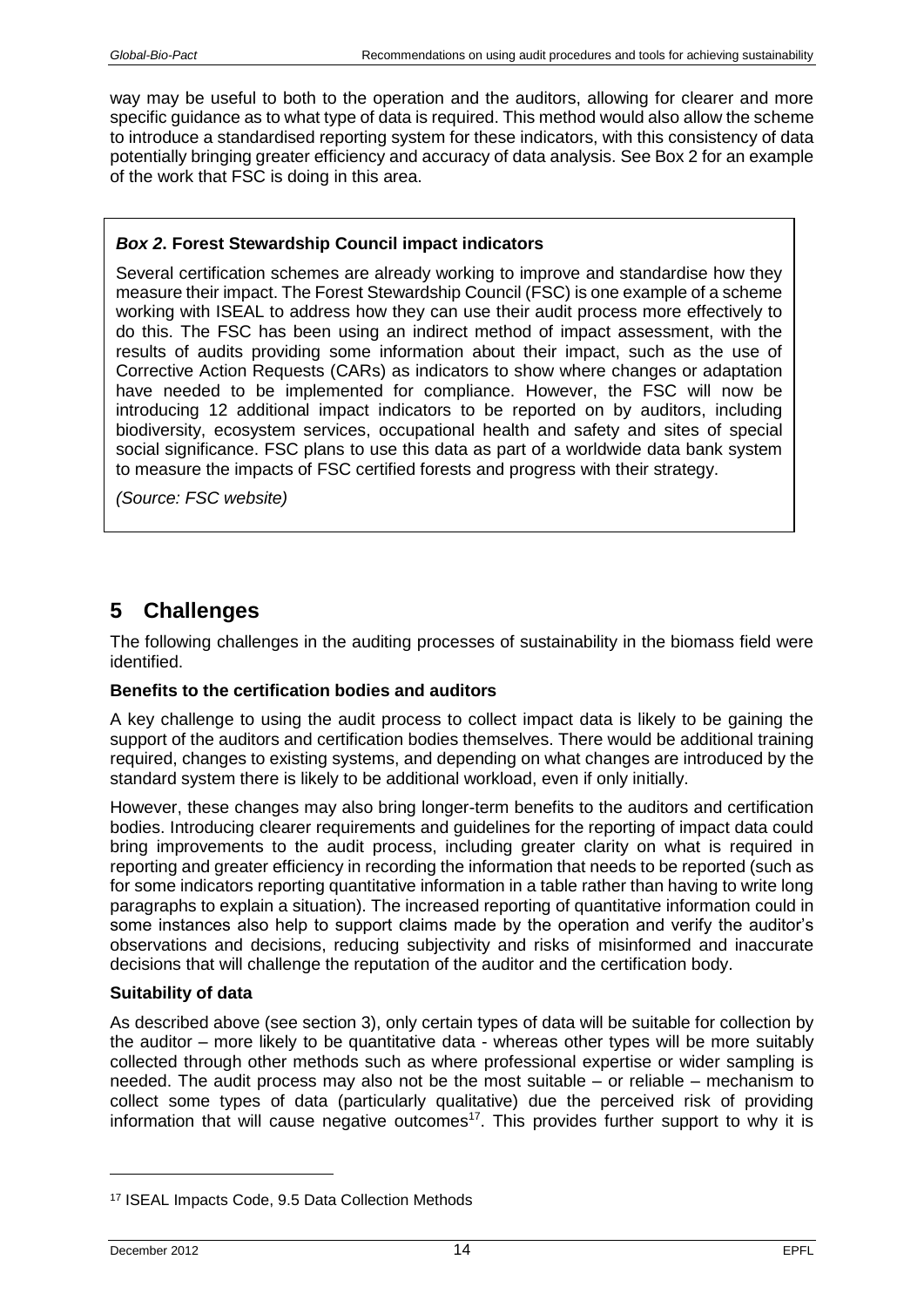important that the audit process is seen as just one component of a wider and more complex data collection and impact assessment process.

### **Training**

The ISEAL Assurance Code suggests that for competent auditors ongoing training is essential best practice, with it suggested that specific training should be provided by standards system owners on areas including performing sampling tasks and collecting monitoring and evaluation data<sup>18</sup>. This will be particularly important where there are changes by the standard scheme to the audit process requirements or standard requirements, and can be used by the scheme to clarify what is expected from the auditor.

Even with experienced auditors, introductory training from the standard scheme will be needed to introduce and explain the impact assessment programme being implemented and the role of the audit within this, as this is likely to be a new concept even within the scheme itself.

### **Tools**

There may also be data collection tools (particularly digital) able to be used by the auditor that could capture or record certain types data in a way that would require minimal input by the auditor, but that could easily be passed on to the standard scheme. Examples of this include data collected electronically on cameras or mobile devices instead of on paper.

# <span id="page-14-1"></span><span id="page-14-0"></span>**6 Impact assessment tools**

### *6.1 A gradual approach: Screening Exercise and Specialized Impact Assessments*

Comprehensive impact assessments can rapidly become cumbersome due to the necessity to outsource specific studies to relevant experts. Cost-effectiveness of impact assessments (IAs) can be improved by adjusting the level of complexity and comprehensiveness of the IA the scale and intensity of operations. In certain cases, operators may not need to conduct an in-depth study of impacts that are potentially irrelevant in a given context. A preliminary screening can avoid unnecessary processes and in-depth studies where irrelevant. . This gradual approach is used by the Roundtable on Sustainable Biofuels (RSB) through its *Screening Exercise* (RSB 2011). It serves as a preliminary step of the impact assessment process and help the operator determining whether an in-depth assessment of certain impacts (e.g. soil, land rights, biodiversity, food security, etc.) is necessary. Conducting an impact assessment is required in the RSB Standard, but the intensity and complexity of the IA will be determined through the screening in the specific context of every operator. The RSB Screening Tool includes different sections, which relate to the environmental and social requirements included in the RSB Principles & Criteria (RSB-STD-01-001): stakeholder consultation, human & labour rights, impacts on local communities, food security, land rights, conservation (biodiversity), soil, water and air.

Whenever the Screening Exercise identifies potential negative impacts of a project, the operator is required to further conduct a specialized impact assessment on the particular impact of concern and implement mitigation measures. Specialised impact assessments can be required after the screening exercise: Social Impact Assessment, Food Security Impact Assessment, Conservation Impact Assessment, Weed Risk Assessment, Soil Impact Assessment, Water Rights and Availability Impact Assessment and Land Rights Assessment.

The RSB developed guidelines for each of these specialised IAs to support operators with the development and implementation of impact assessments and management plans, as described in the next sub-section. At the end of the RSB impact assessment process, operators are required to compile all the results of the screening exercise, specialised impact

<sup>18</sup> ISEAL Assurance Code 2012, 6.3.2 Training, 16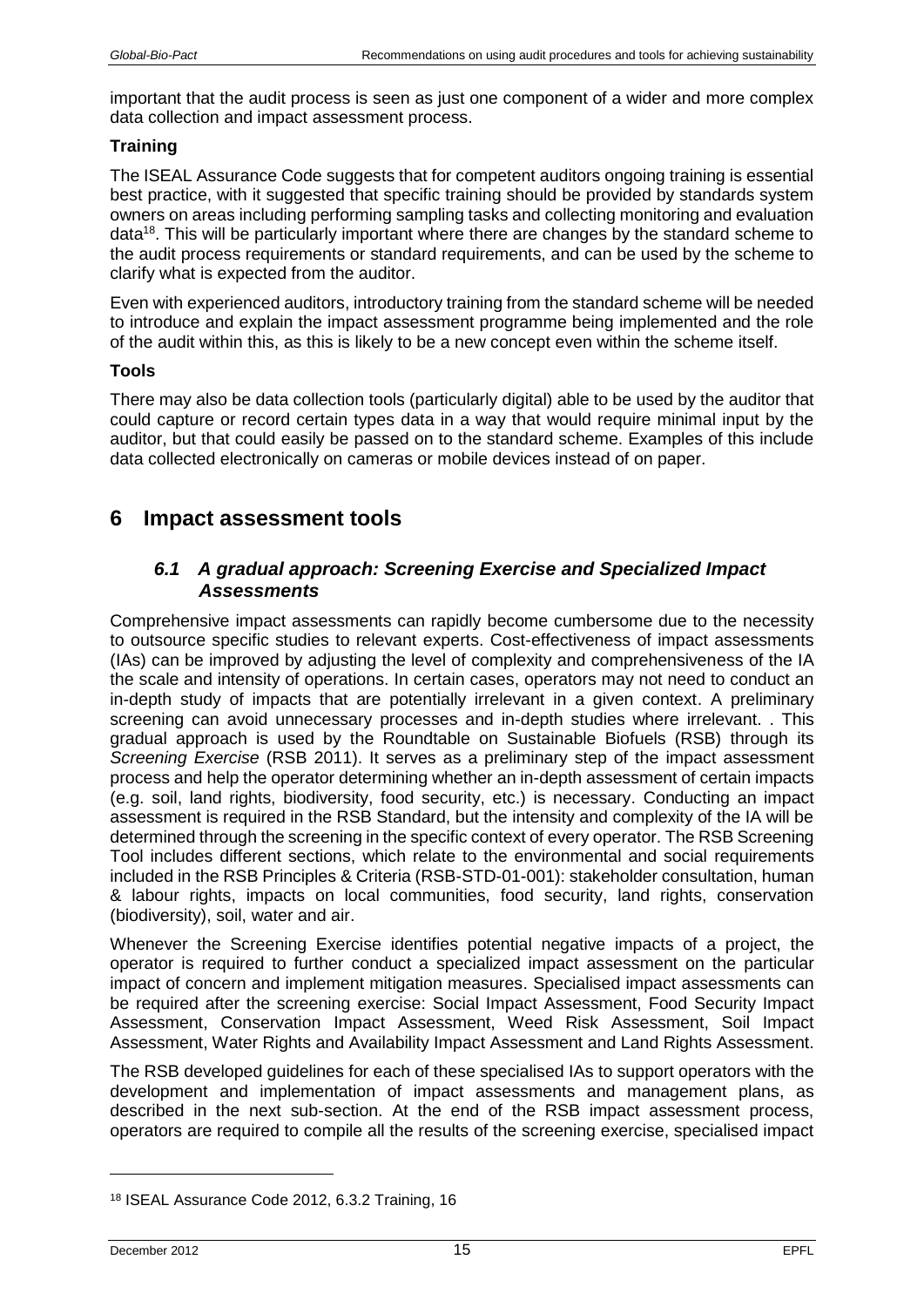assessments and the implemented or planned mitigation practices in an *Environmental and Social Management Plan* (ESMP). The content and length of the ESMP reflects the intensity and complexity of the impact assessment process. By including impact assessments into its standard, the RSB assures that potential and existing impacts of certified biomass, bioenergy and biofuel projects are adequately addressed, mitigated and monitored. In addition to the impact assessment process and the ESMP, operators will also be evaluated against each and every RSB requirements.

### *6.2 Guidelines and (Online) Tools*

<span id="page-15-0"></span>Conducting impact assessments requires a certain level of knowledge and skills in environmental and social sciences, which can prove challenging for operators, or even for practitioners and professionals in impact assessment, whenever a particular topic (e.g. food security, environment services, greenhouse gas, etc.) fall outside of the usual scope of IAs. The following tools are shown as concrete examples of support to economic operators and impact assessment practitioners in the evaluation of environmental and social impacts of biomass, bioenergy and biofuel operations: RSB Guidelines, FAO tools (e.g. the BEFSCI Operator Level Food Security Assessment Tool) and IDB Biofuels Sustainability Scorecard.

The RSB, together with experts, developed specific guidelines for in-depth impact assessments, which are available for biofuel operators, auditors, but also the general public. These guidelines address environmental and social impacts of biomass and biofuel operations, as found in the RSB Principles & Criteria. In addition to background information, these guidelines typically describe the conduction of baseline assessments and guidance on measuring methods, mitigation and monitoring. The following guidelines are currently freely accessible on the RSB website<sup>19</sup>:

- Impact Assessment Guidelines
- ESMP Guidelines
- Rural and Social Development Guidelines
- Food Security Assessment Guidelines (including a Household Survey Questionnaire)
- Conservation Impact Assessment Guidelines
- Soil Impact Assessment Guidelines
- Water Assessment Guidelines
- Guidelines on Water Rights and Social Impacts
- Land Rights Guidelines

The Global Bioenergy Partnership (GBEP) created an online search database for analytical tools to assess and unlock sustainable bioenergy potential.<sup>20</sup> It primarily provides decisionmakers with information on relevant tools for spatial planning, technical and implementation options, stakeholder engagement, assessment tools, mitigation practices, and certification standards.

FAO's Bioenergy and Food Security Criteria and Indicators (BEFSCI) project compiled a list of "tools and methodologies that can be used to inform the development of a sustainable bioenergy sector and of sustainable operations, and to assess, both, *ex-ante* and *ex-post*, the main environmental and socio-economic impacts arising from individual operations or from the bioenergy sector as a whole."<sup>21</sup> These tools are useful as information source and for the implementation of impact assessments. The target audience are mainly operators and governments, but also interested stakeholders. Tools and methodologies on socio-economic

<sup>19</sup> RSB website: [www.rsb.org](http://www.rsb.org/)

<sup>20</sup> GBEP online tool:<http://www.globalbioenergy.org/toolkit/analytical-tools/en/>

<sup>21</sup> BEFSCI website: <http://www.fao.org/bioenergy/foodsecurity/befsci/tools/en/>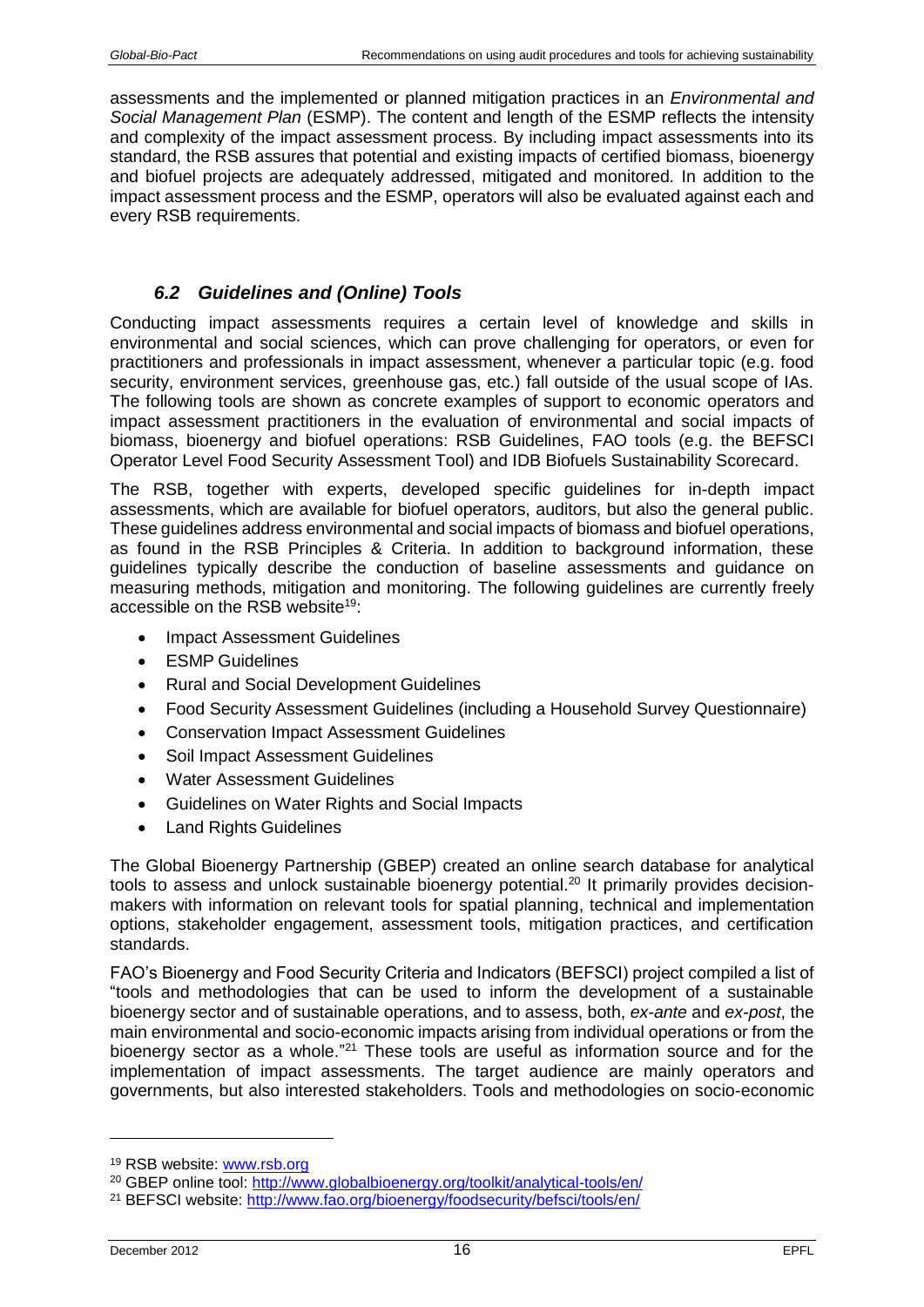impacts include, for example, the Human and Energy Development Index or the Computable General Equilibrium Modelling of Economy-Wide Impacts of Bioenergy Development (see the table 1 for the full list or the report "Compilation of Tools and Methodologies to Assess the Sustainability of Modern Bioenergy").<sup>22</sup>

|                                                                                                                                                          | <b>Primary Users</b> |           | <b>Type</b> |            |
|----------------------------------------------------------------------------------------------------------------------------------------------------------|----------------------|-----------|-------------|------------|
|                                                                                                                                                          | Governments          | Operators | Planning    | Monitoring |
| <b>LOCAL FOOD SECURITY</b>                                                                                                                               |                      |           |             |            |
| <b>Household Welfare Impact Analysis</b>                                                                                                                 | $\sqrt{ }$           |           | $\sqrt{}$   | $\sqrt{}$  |
| <b>Integrated Food Security Phase Classification</b><br>(IPC)                                                                                            | $\sqrt{}$            |           | V           | V          |
| <b>Operator Level Food Security Assessment</b><br>Tool                                                                                                   | $\sqrt{}$            | $\sqrt{}$ | V           | V          |
| <b>COMMUNITY DEVELOPMENT</b>                                                                                                                             |                      |           |             |            |
| <b>Human Development Index (HDI)</b>                                                                                                                     | $\sqrt{}$            | $\sqrt{}$ | $\sqrt{}$   | $\sqrt{}$  |
| <b>ENERGY SECURITY AND LOCAL ACCESS TO ENERGY</b>                                                                                                        |                      |           |             |            |
| <b>Energy Development Index (EDI)</b>                                                                                                                    | $\sqrt{}$            |           | $\sqrt{}$   | $\sqrt{}$  |
| Herfindahl-Hirschman Index                                                                                                                               | $\sqrt{ }$           | $\sqrt{}$ | $\sqrt{}$   | V          |
| <b>GENDER EQUITY</b>                                                                                                                                     |                      |           |             |            |
| <b>Gender-Related Development Index (GDI)</b>                                                                                                            | $\sqrt{ }$           | $\sqrt{}$ | $\sqrt{ }$  | $\sqrt{}$  |
| CROSS-CUTTING (including employment, wages, income and smallholders inclusion)                                                                           |                      |           |             |            |
| <b>BEFS - Computable General Equilibrium</b><br>(CGE) Modelling of Economy-Wide Impacts of<br><b>Bioenergy Development</b>                               | $\sqrt{}$            |           | $\sqrt{}$   | V          |
| <b>Biomass Socio-Economic Multiplier (BIOSEM)</b>                                                                                                        | $\sqrt{}$            | $\sqrt{}$ | V           |            |
| <b>Global Trade Analysis Project (GTAP) Model</b><br>and Database                                                                                        | $\sqrt{}$            |           | $\sqrt{}$   |            |
| Partial Equilibrium (PE) Models: AGLINK-<br><b>COSIMO and OECD/FAO Agricultural Outlook</b>                                                              |                      |           | V           |            |
| <b>Process Engineering for Environmental and</b><br>Techno-economic Analysis (PENTA);<br><b>Bioenergy Techno-economic Analysis for</b><br>Africa (BIOTA) |                      | V         |             |            |

| Table 2: | Socio-economic tools and methodologies, compiled by BEFSCI, 2012 |  |
|----------|------------------------------------------------------------------|--|
|----------|------------------------------------------------------------------|--|

<sup>&</sup>lt;sup>22</sup> BEFSCI (Elizabeth Beall, Paola Cadoni, and Andrea Rossi, ed.): A Compilation of Tools and Methodologies to Assess the Sustainability of Modern Bioenergy, 2012: [http://www.fao.org/docrep/015/i2598e/i2598e.pdf;](http://www.fao.org/docrep/015/i2598e/i2598e.pdf)or Two-page overview of the report: <http://www.fao.org/bioenergy/31473-0b5d5cbe40d63d9fd44a24eb4876bf38a.pdf>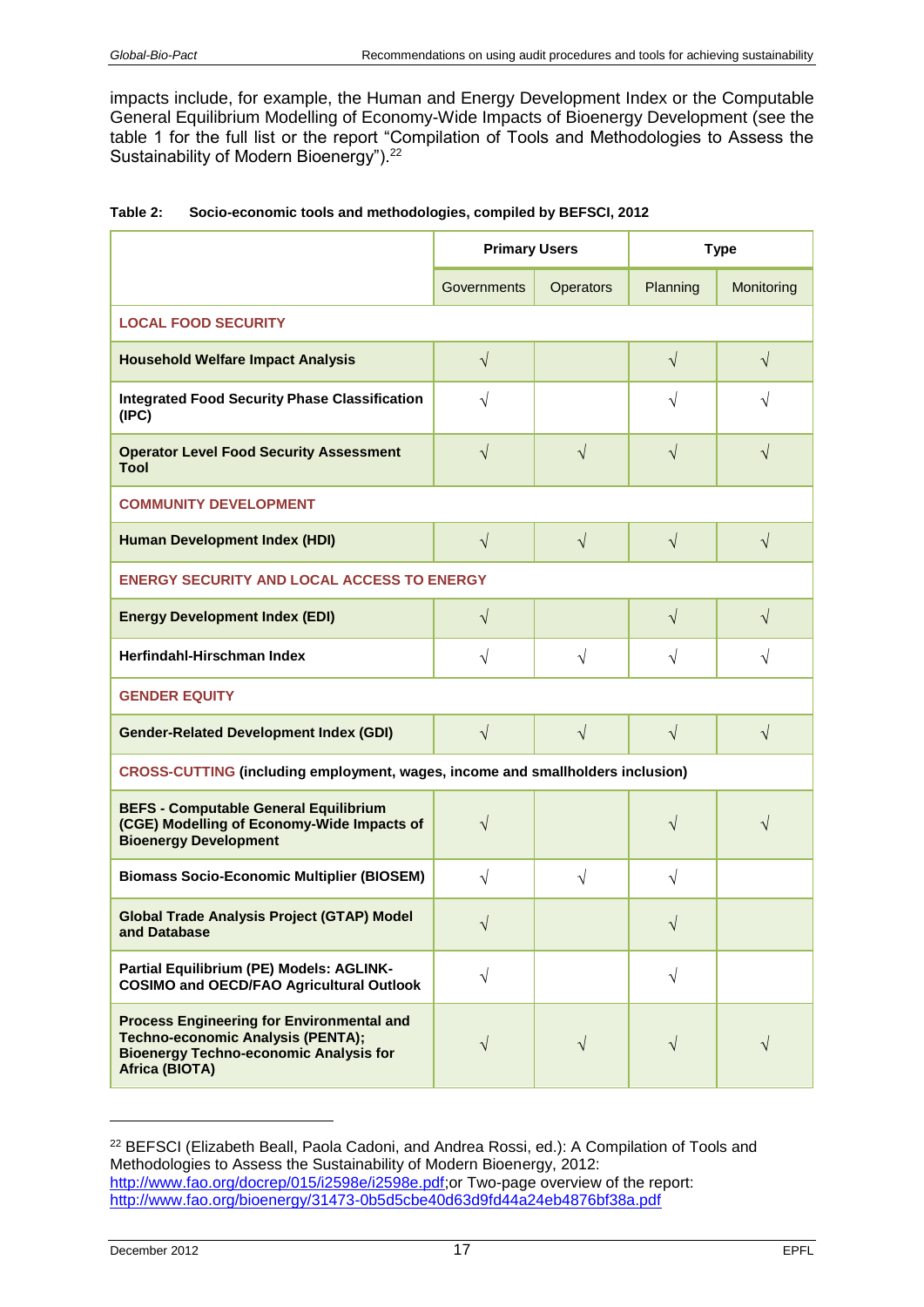In addition, BEFSCI has developed the "Operator Level Food Security Assessment Tool", which addresses food security through the following aspects: change in the domestic supply of food; availability and efficiency of used resources; and "physical displacement, change in access to resources, compensation and income generation."<sup>23</sup> Operators enter their data into the tool, which includes indicators on environmental and socio-economic aspects directly related to food security. A scoring system provides users with a "preliminary indication of potential risks and benefits for food security from the operation." <sup>24</sup> The results can also be downloaded and saved for later use, e.g. for monitoring purposes.

Finally, the Inter-American Development Bank (IDB) has designed the IDB Biofuels Sustainability Scorecard, which is freely available online. <sup>25</sup> The scorecard is based on the RSB sustainability criteria and has the main objective "to encourage higher levels of sustainability in biofuels projects by providing a tool to think through the range of complex issues associated with biofuels."<sup>26</sup> The Scorecard is not seen as a substitute for certification or life-cycle assessment tools, but rather as an add-on that provides information and supports the process. Therefore, the primary users are project developers from the private sector, who can use it at the project level, but the Scorecard could also be used more widely in the assessment of biofuels development. The Scorecard covers mostly environmental and social sustainability issues, but according to the IDB, also its Environment and Safeguards Compliance Policy,<sup>27</sup> national regulatory frameworks for biofuels and the economic sustainability have to be evaluated and taken into account when planning and implementing a biofuel project.

# <span id="page-17-0"></span>**7 Monitoring and Management Plans**

While they cannot directly be called *tools*, management plans and monitoring mechanisms are still closely linked to impact assessments, and the success in establishing sustainability will also depend on their proper design and implementation. The management plan, e.g. an Environmental and Social Management Plan (ESMP), should reflect the outcomes of the impact assessment, define in detail how impacts will be mitigated, and finally lay down a monitoring procedure, which evaluates the effectiveness of mitigation measures and feeds back into an improved system.

The mitigation practices depend on the specific risks and topics of the project, e.g. in food insecure regions, the operator could set aside land for local communities to grow food and support them by providing seeds and technology. The mitigation strategy should be included in an ESMP or special management plan for the particular issue.

The effectiveness of mitigation measures in achieving sustainable operations can be assessed through periodic reviews of progress towards the initial aims, as set in the management plan or impact assessment reports. Therefore, monitoring and feedback mechanisms need to be integrated in the management plan, in relation to mitigation practices.

Baseline surveys undertaken during the early stage of impact assessments can as well be used for monitoring the effectiveness of the management plan. Improvements can be measured over time against this baseline. Depending on the size and intensity of the project, reviews shall ideally be conducted every 3 to 5 years. It is also advisable to have smaller

<sup>23</sup> Website of BEFSCI Operator Level Food Security Assessment Tool:

<http://www.fao.org/bioenergy/foodsecurity/befs/operator-tool/en/>

 $24$  Idem.

<sup>25</sup> IDB Biofuels Sustainability Scorecard:

<http://www.iadb.org/biofuelsscorecard/scorecard.cfm?language=English> <sup>26</sup> See website of IDB Biofuels Sustainability Scorecard:<http://www.iadb.org/biofuelsscorecard/>

<sup>27</sup> IDB's Environment and Safeguards Compliance Policy, 2006:

<http://idbdocs.iadb.org/wsdocs/getdocument.aspx?docnum=1481950>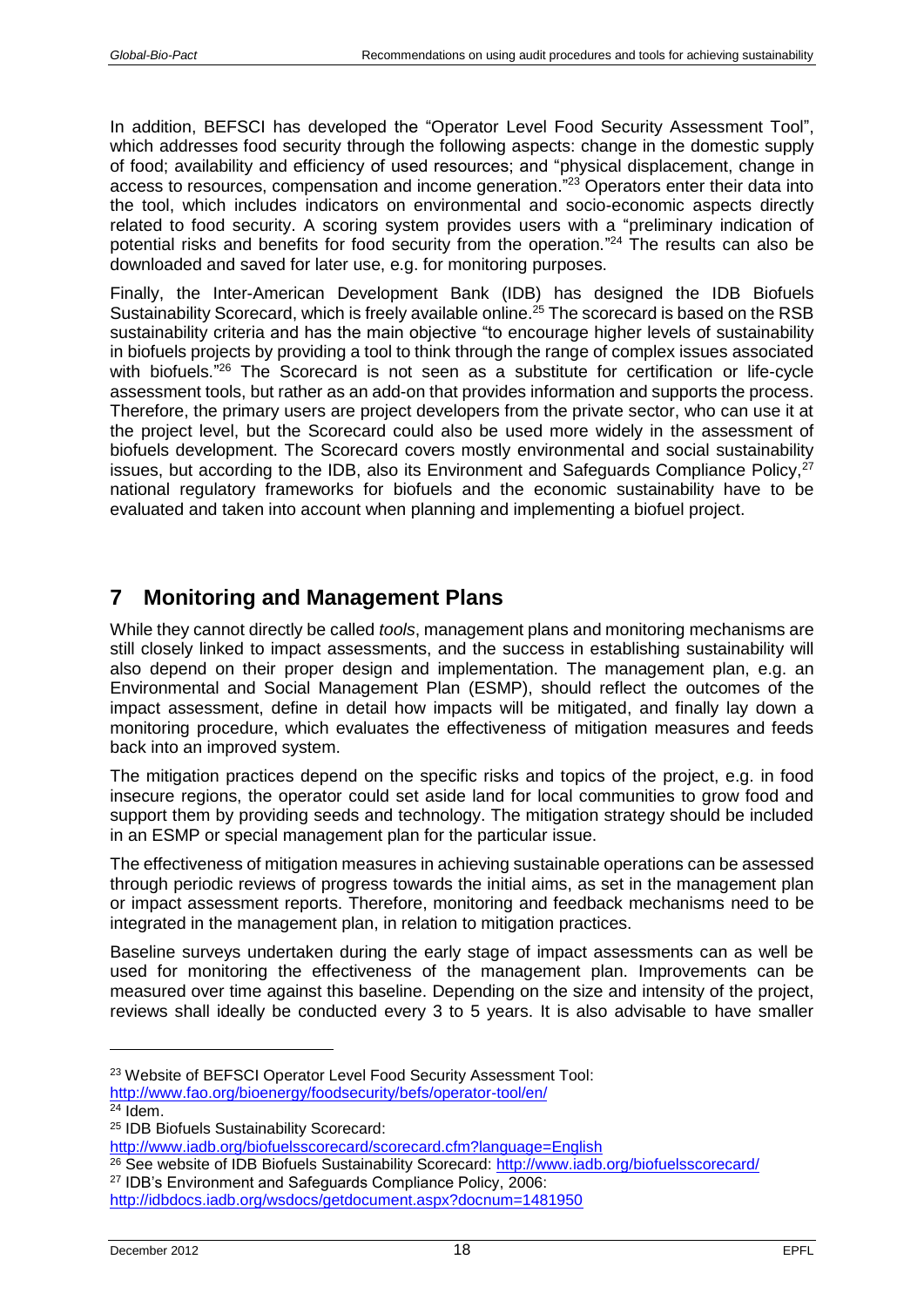sentinel monitoring studies, meetings with local stakeholders or other assessments in between the impact assessments to verify that no major negative impacts are overseen or mitigation actions lead to a contrary effect. Feedback from monitoring can then lead to an adaptation of mitigation or enhancement measures and result in a better overall management.

# <span id="page-18-0"></span>**8 Manuals on Good Practices**

The FAO has developed several good practice manuals through the BEFS project. There is, for example, one publication on good socio-economic practices, which addresses the following main relevant topics in connection with bioenergy:<sup>28</sup>

- Land access,
- Employment, wages and labour conditions,
- Income generation and smallholder inclusion.
- Local food security.
- Community development,
- Energy security and local access to energy, and
- Gender equity.

For each of these dimensions the manual presents good practices for biofuel producers, which were identified through field surveys of bioenergy producers by BEFSCI. For example, on promoting income generation and facilitating the inclusion of smallholders, the report mentions having contracts with local goods and service providers, providing access to credits, include conflict resolution mechanisms and others.

Another manual by BEFSCI is called "Policy Instruments to Promote Good Practices in Bioenergy Feedstock Production".<sup>29</sup> While the other guide is rather aimed at biofuel operators, this manual is more aimed at policy- and decision-makers. BEFSCI acknowledged that the implementation of good practices, as described in the other manuals, might face challenges and (non-)economic obstacles without the proper policy instruments in place. Thus, "a range of policy instruments that can be used to require or promote – either directly or indirectly – good environmental and socio-economic practices in bioenergy feedstock production, and to discourage bad practices"<sup>30</sup> were compiled. There are four main clusters of instruments:

- Mandates with sustainability requirements such as the US Renewable Fuel Standard or UK Renewable Transport Fuel Obligation,
- National standards for certification such as the Indonesian Sustainable Palm Oil System,
- Financial incentives such as direct payments, tax credits, payments for Environmental Services or grants, and
- Capacity building programs exist e.g. in Brazil or Vietnam.

<sup>&</sup>lt;sup>28</sup> Website of BEFS:<http://www.fao.org/bioenergy/foodsecurity/befsci/gpse/en/> and Manual: Elizabeth Beall/Andrea Rossi. Good Socio-Economic Practices in Modern Bioenergy Production. Minimizing Risks and Increasing Opportunities for Food Security, FAO 2011 [\(http://www.fao.org/docrep/015/i2507e/i2507e00.pdf\)](http://www.fao.org/docrep/015/i2507e/i2507e00.pdf).

<sup>&</sup>lt;sup>29</sup> Andrea Rossi and Paola Cadoni: Policy Instruments to Promote Good Practices in Bioenergy Feedstock Production, FAO 2012 [\(http://www.fao.org/docrep/015/i2617e/i2617e00.pdf\)](http://www.fao.org/docrep/015/i2617e/i2617e00.pdf). <sup>30</sup> BEFSCI website:<http://www.fao.org/bioenergy/foodsecurity/befsci/instruments/en/>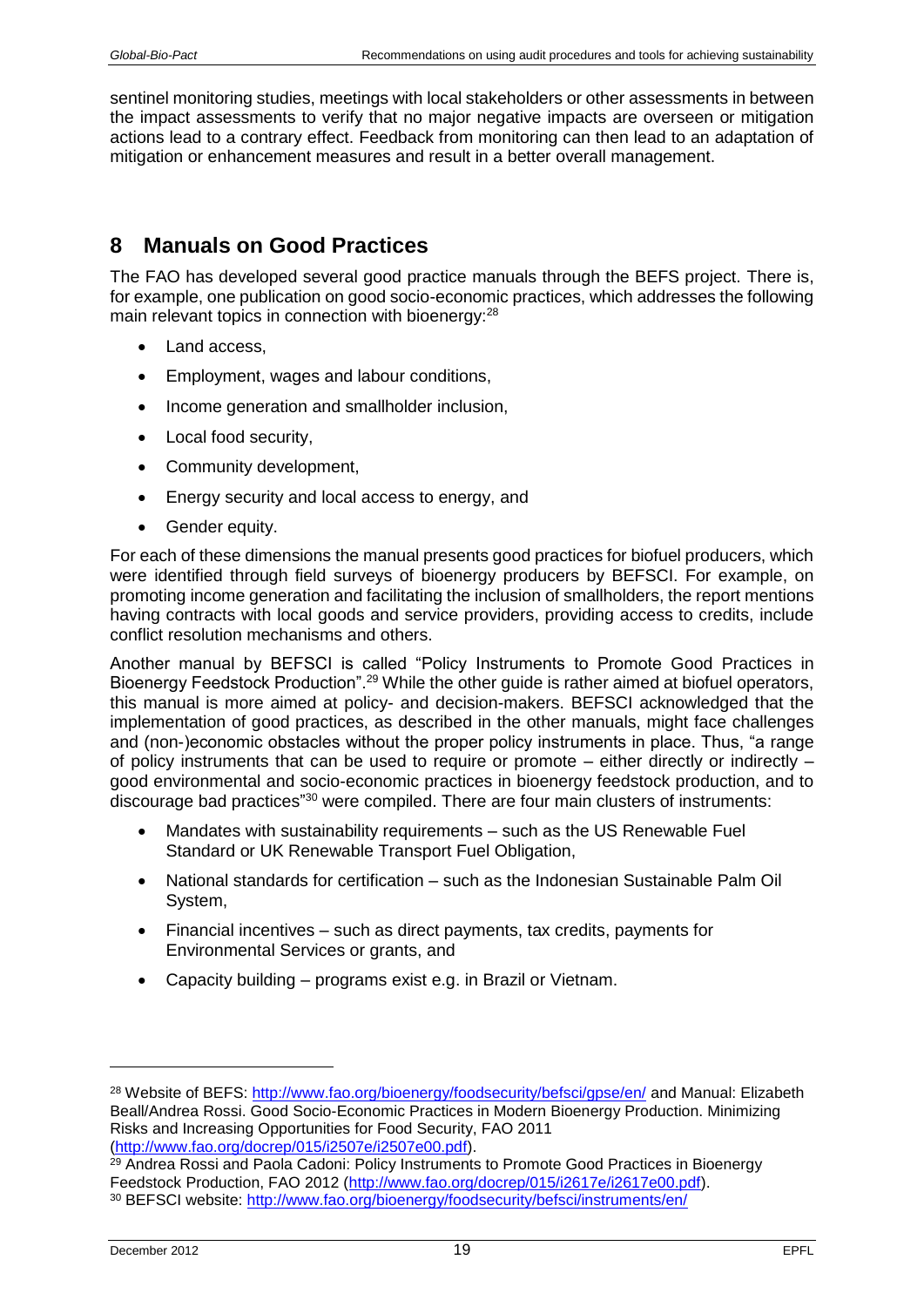# <span id="page-19-0"></span>**9 Capacity Building and Trainings**

Sustainability requirements for biomass, bioenergy and biofuel operators cover a wide array of issues, some of them embedding a considerable level of complexity. Understanding socioeconomic issues related to livelihood improvements, food security, water use, land rights, etc. is not easy for most economic operators, especially small producers in emerging countries. Not only shall operators have a basic understanding of potential socio-economic impacts of biomass, bioenergy and biofuel production, appropriate to scale and intensity, but they shall also receive clear guidance on how to best address those in a cost-effective way.

Written guidelines published by governments or standard systems (see above) can be instrumental in explaining in detail what operators are expected to do. Nevertheless, the lack of knowledge or understanding of socio-economic issues and related solutions can be addressed even more efficiently through the implementation of capacity building and training activities among farmers, plantation owners, plant managers, staff and other stakeholders concerned with the development and execution of biomass, bioenergy and biofuel operations.

Training and capacity building programs are generally developed and implemented by specialised companies, governments, local authorities or non-governmental organisations, or a combination of several actors, as described below.

### *9.1 An example of multi-stakeholder capacity building program: SCAN*

<span id="page-19-1"></span>Intergovernmental organisations can play an important role in capacity building and training, as illustrated through the Sustainable Commodity Initiative (SCI), which gathers the UN Conference on Trade and Development (UNCTAD), the International Institute for Sustainable Development (IISD) and several other organisations. SCI is implementing specific platforms such as the Sustainable Commodity Assistance Network (SCAN)<sup>31</sup>.

SCAN is a capacity building program "aimed at providing customized, needs-based technical assistance to producers wishing to adopt sustainable practices and enter sustainable markets." It is particularly relevant for small producers in the developing world, who are willing to access sustainability standards and markets for certified goods.

SCAN is led by a multi-stakeholder advisory board, which gathers a large number of organisations, such as the UN Development Program (UNDP), UNCTAD, CABI, the ISEAL Alliance, Fairtrade and The Rainforest Alliance among other standard organisations.

Through its technical committee and in partnership with local partners, SCAN contributes to building curriculums for local producers, appropriate to the local context and the level of organisation of existing groups. The curriculum offers a wide range of training elements such as:

- Good agricultural practices
- Compliance with standards
- Organizational development
- Internal control and quality management
- Product development and marketing
- Financial planning
- Risk management.

A pilot phase of the program was successfully implemented in Peru, Vietnam and Tanzania, with a specific focus on coffee. Future prospects include other commodities such as cocoa,

<sup>&</sup>lt;sup>31</sup> Website of the Sustainable Commodity Initiative on SCAN:<http://sustainablecommodities.org/scan>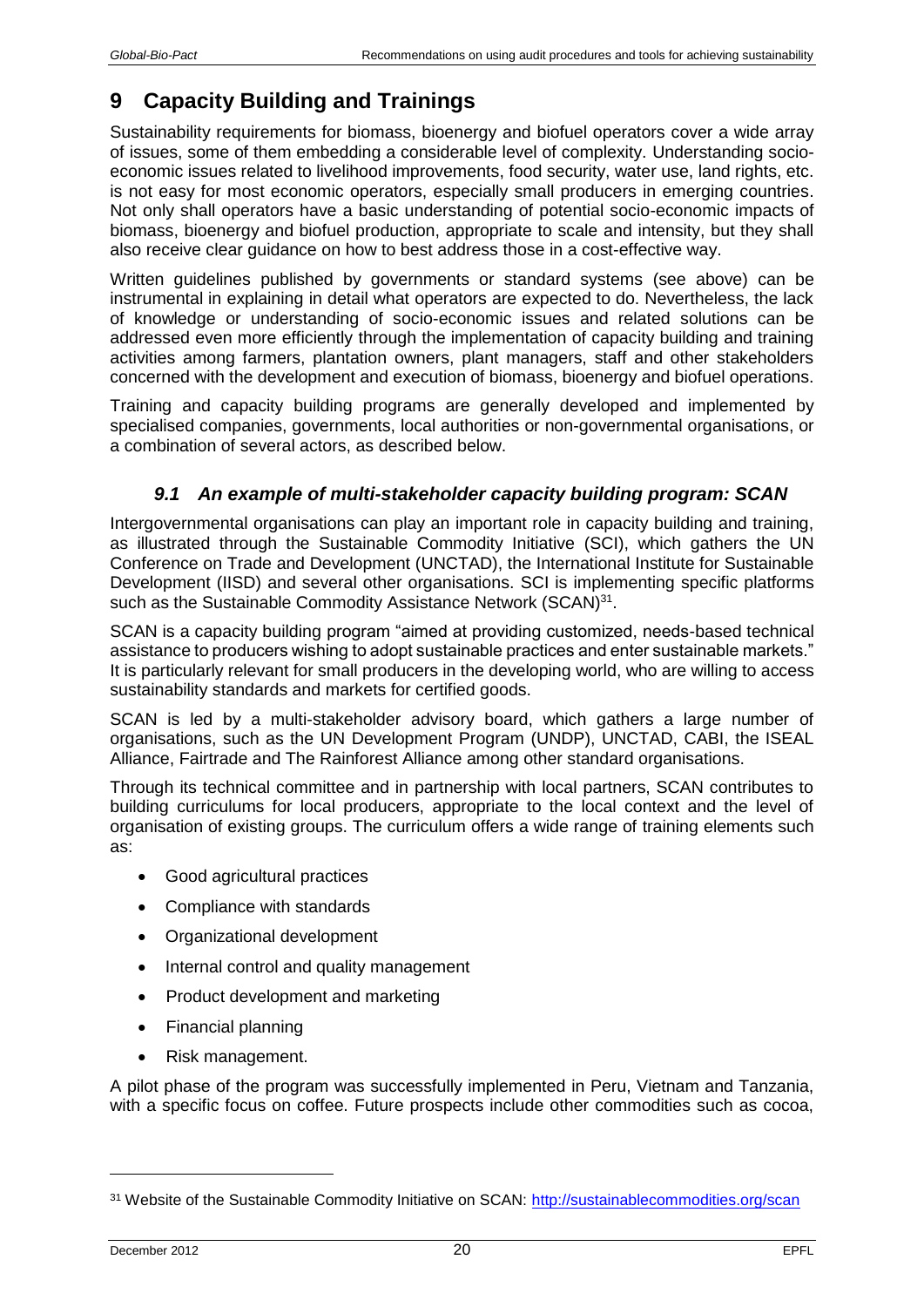tea and banana. This approach could also serve as an example for developing a training course for biofuels and bioenergy.

The other programs developed by the SCI are the Committee on Sustainability Assessment (COSA)<sup>32</sup>, which is rather oriented towards measuring and monitoring impacts, and the Finance Alliance for Sustainable Trade (FAST)<sup>33</sup>, which enhances access of producers to trade.

### <span id="page-20-0"></span>*9.2 Standard-related training in the context of biomass, bioenergy and biofuels*

In the specific context of compliance with sustainability requirements related to socio-economic impacts, standard or certification systems may offer training for economic operators. This is for example the case of the Forest Stewardship Council (FSC)<sup>34</sup>, the Rainforest Alliance<sup>35</sup>, and the RSB. Some training programs are primarily designed for auditors willing to receive accreditation to perform certification audits, but these are also open to other practitioners willing to understand the requirements in the standard and certification system.

These training programs are usually effective in bringing operators and auditors to the required level of understanding and capacity but they turn inherently restrictive if limited to online platforms or in-person courses in a pre-determined location. In both cases, smaller operators in the developing world would likely not be able to access training. So, while current training programs are supposedly appropriate for large companies, it is incumbent on standard and certification schemes to develop solutions to reach out to smaller operators through adapted programs, which do not require financial means or technologies beyond the reach of the concerned operators. This means that local face-to-face capacity building and training programs are required to offer a real opportunity to every operator.

Several limitations exist to the development of such local training programs, the main one being its cost. Not only does the development and implementation of such program require considerable financial means, but nor does it generate any significant revenue, given the limited capacities of participants to pay for it. This lack of immediate financial benefit could possibly be balanced through the licensing fees collected among certified operators. However, few standard and certification systems are sufficiently well off to afford implementing such program. In the domain of biomass, bioenergy and biofuels, capacity building programs would hence rely on grants and donations from governments, foundations or companies. Larger companies might include capacity building as part of a contractual agreement with groups of operators willing to mainstream their production into the supply chain of an important economic operator.

<sup>32</sup> Website of Committee on Sustainability Assessment (COSA):<http://www.thecosa.org/>

<sup>&</sup>lt;sup>33</sup> Website of the Sustainable Commodity Initiative on FAST;<http://sustainablecommodities.org/fast> <sup>34</sup> Website of Forest Stewardship Council: [http://www.fsc-uk.org/?page\\_id=68](http://www.fsc-uk.org/?page_id=68)

<sup>35</sup> Website of Rainforest Alliance:<http://www.rainforest-alliance.org/agriculture/training>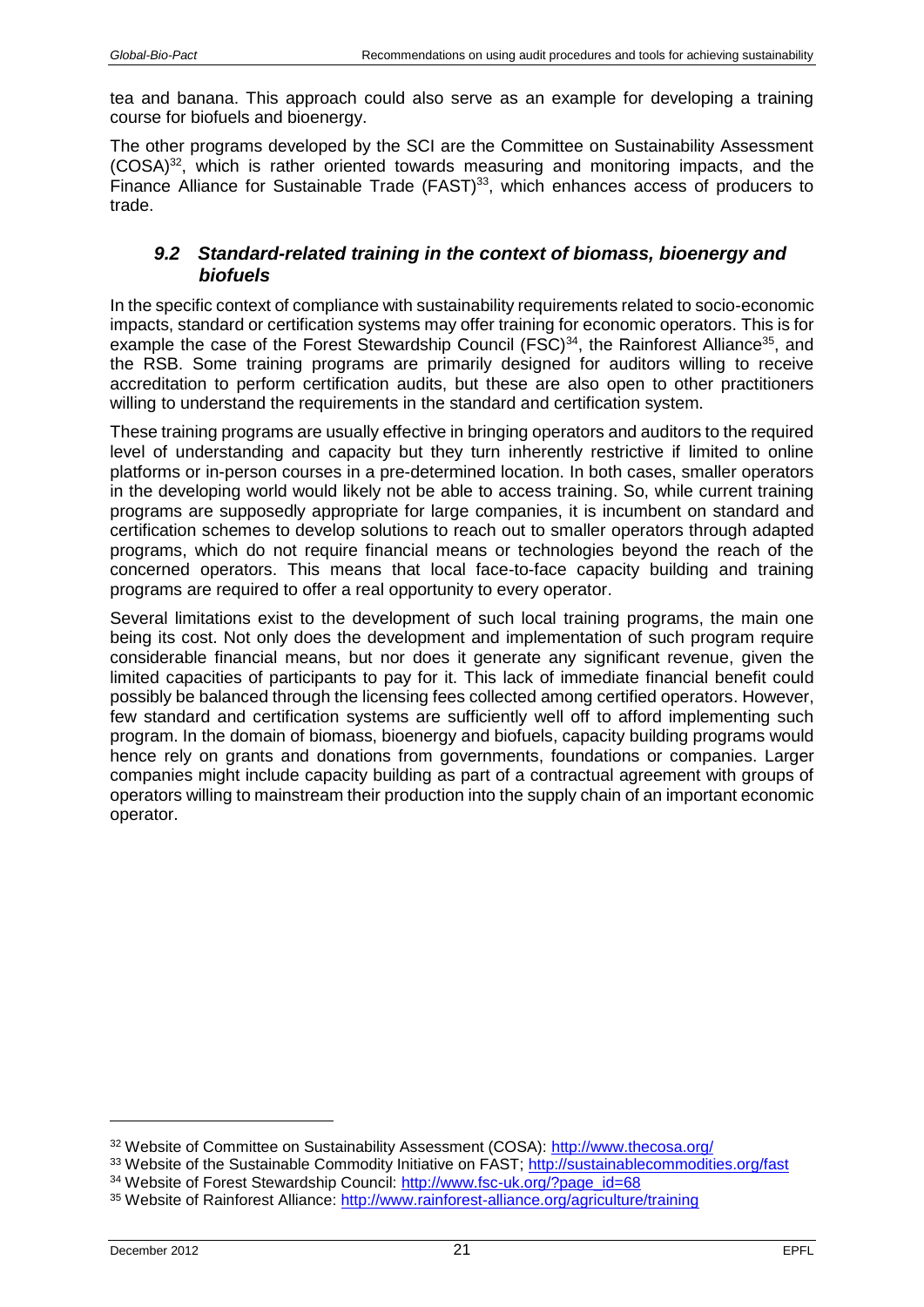# <span id="page-21-0"></span>**10 Conclusion**

Using the audit process as a form of collecting impact information data presents a valuable opportunity for sustainability schemes to build on existing procedures. While the audit process can only be one part of a larger impact data collection process, implemented by the scheme as part of the impact assessment programme, it represents a large potential source of information that is available to the scheme and needs to be recognised as a part of this programme.

It is likely that existing schemes will need to introduce changes gradually, starting with changes to the audit process requirements and possibly later introducing changes to the standard itself. These changes could range from relatively minor adaptations such as clarifications or specifications, to larger-scale such as introducing new impact indicators to be reported on.

Adaptations in this area could also bring other general benefits to the scheme, including greater clarity for both the operation and the auditor on what information is required and how it should be reported. There are also opportunities for the scheme to achieve a higher level of consistency in information that is being reported to them, and that then can be more efficiently used by the scheme.

In the second part of this report, practical tools were presented that can be used to identify, measure, and mitigate potential socio-economic impacts: impact assessment tools (screening exercise, guidelines and special online tools); manuals on good practices; monitoring and management plans; and capacity building and trainings. Each of these tools comes with pros and cons, but their interest precisely resides in their complementarity and the variety of use one can make out of these, with regards to a specific situation or context. Biomass, bioenergy and biofuel operations may vary greatly in terms of size, location, production pattern, legal framework, etc. Therefore, it is important for operators to be able to use the most appropriate tool in each specific context. These tools can then become more widely adapted and implemented in international policies and standards.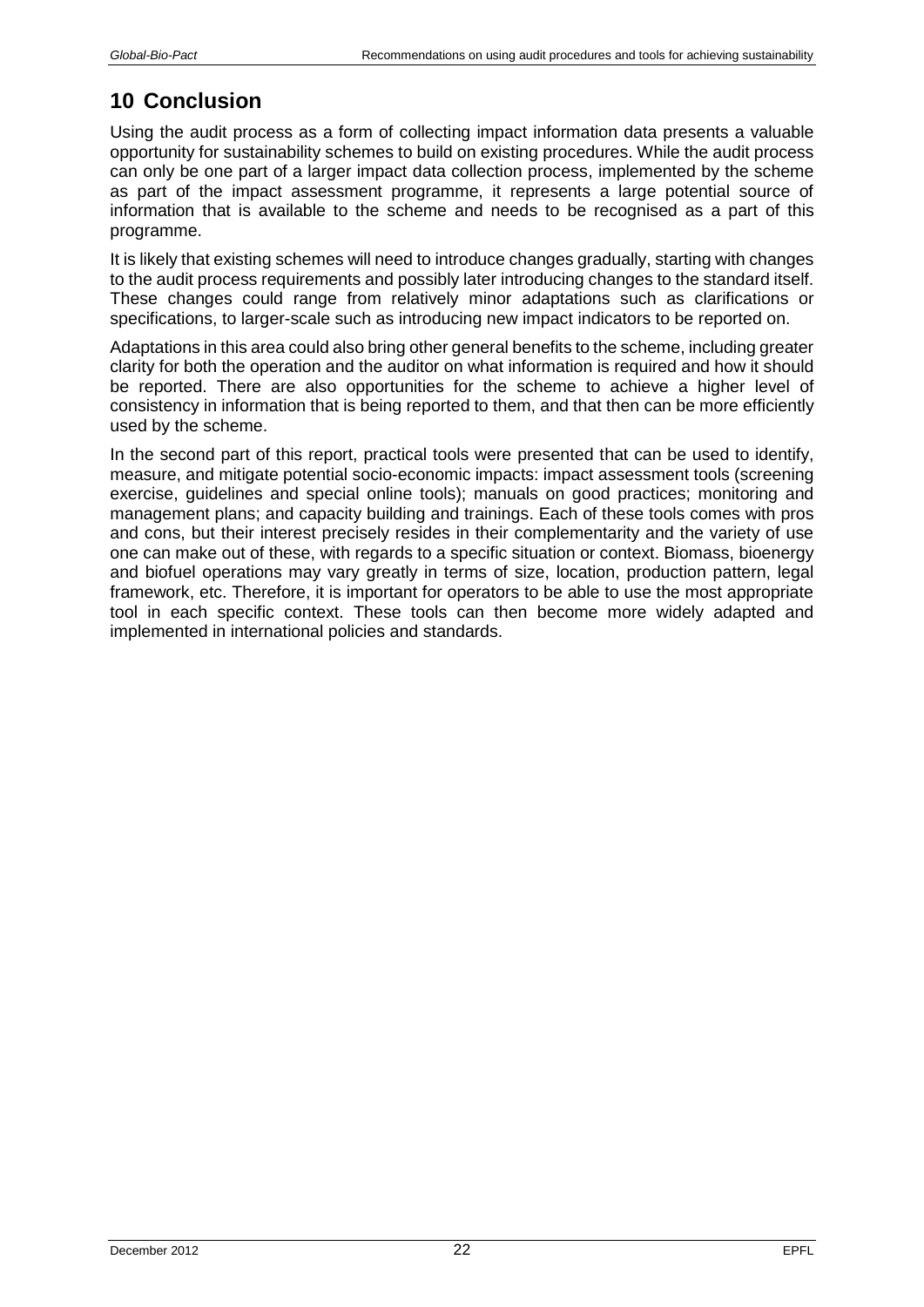### <span id="page-22-0"></span>**11 References**

- BEALL, E., ROSSI, A. (2011): Good Socio-Economic Practices in Modern Bioenergy Production. Minimizing Risks and Increasing Opportunities for Food Security, FAO, Rome [\(http://www.fao.org/docrep/015/i2507e/i2507e00.pdf\)](http://www.fao.org/docrep/015/i2507e/i2507e00.pdf)
- BEFSCI (E. Beall, P. Cadoni, A. Rossi, ed.) (2012): A Compilation of Tools and Methodologies to Assess the Sustainability of Modern Bioenergy, FAO, Rome [\(http://www.fao.org/docrep/015/i2598e/i2598e.pdf\)](http://www.fao.org/docrep/015/i2598e/i2598e.pdf)

DIAZ-CHAVEZ, R., AND RETTENMAIER, N. (2012), Global-Bio-Pact, 'Global-Bio-Pact set of selected socio-economic sustainability criteria and indicators'

- INTER-AMERICAN DEVELOPMENT BANK (2006): Environment and Safeguards Compliance Policy, Washington, D.C.: <http://idbdocs.iadb.org/wsdocs/getdocument.aspx?docnum=1481950>
- MILDER, J.C, GROSS, L.H, AND CLASS, A.M (2012). 'Assessing the ecological impacts of agricultural eco-certification and standards: A global review of the science and practice'. Internal report. Washington, DC, EcoAgriculture Partners; 31.
- ROSSI, A., CADONI, P (2012): Policy Instruments to Promote Good Practices in Bioenergy Feedstock Production, FAO, Rome [\(http://www.fao.org/docrep/015/i2617e/i2617e00.pdf\)](http://www.fao.org/docrep/015/i2617e/i2617e00.pdf)

#### **Websites:**

BEFSCI Operator Level Food Security Assessment Tool: [http://www.fao.org/bioenergy/foodsecurity/befs/operator](http://www.fao.org/bioenergy/foodsecurity/befs/operator-tool/en/)[tool/en/](http://www.fao.org/bioenergy/foodsecurity/befs/operator-tool/en/)

Bonsucro: <http://www.bonsucro.com/welcome.html>

Committee on Sustainability Assessment (COSA):<http://www.thecosa.org/>

Forest Stewardship Council (FSC) UK:<http://www.fsc-uk.org/>

GBEP online search tool:<http://www.globalbioenergy.org/toolkit/analytical-tools/en/>

IDB Biofuels Sustainability Scorecard:<http://www.iadb.org/biofuelsscorecard/scorecard.cfm?language=English>

ISEAL:<http://www.isealalliance.org/>

International Association for Impact Assessment (wiki-page)[: http://www.iaia.org/iaiawiki/impactassessment.ashx](http://www.iaia.org/iaiawiki/impactassessment.ashx)

Rainforest Alliance: [http://www.rainforest-alliance.org](http://www.rainforest-alliance.org/)

Roundtable on Sustainable Biofuels (RSB)[: www.rsb.org](http://www.rsb.org/)

The Sustainable Commodity Initiative[: http://sustainablecommodities.org](http://sustainablecommodities.org/)